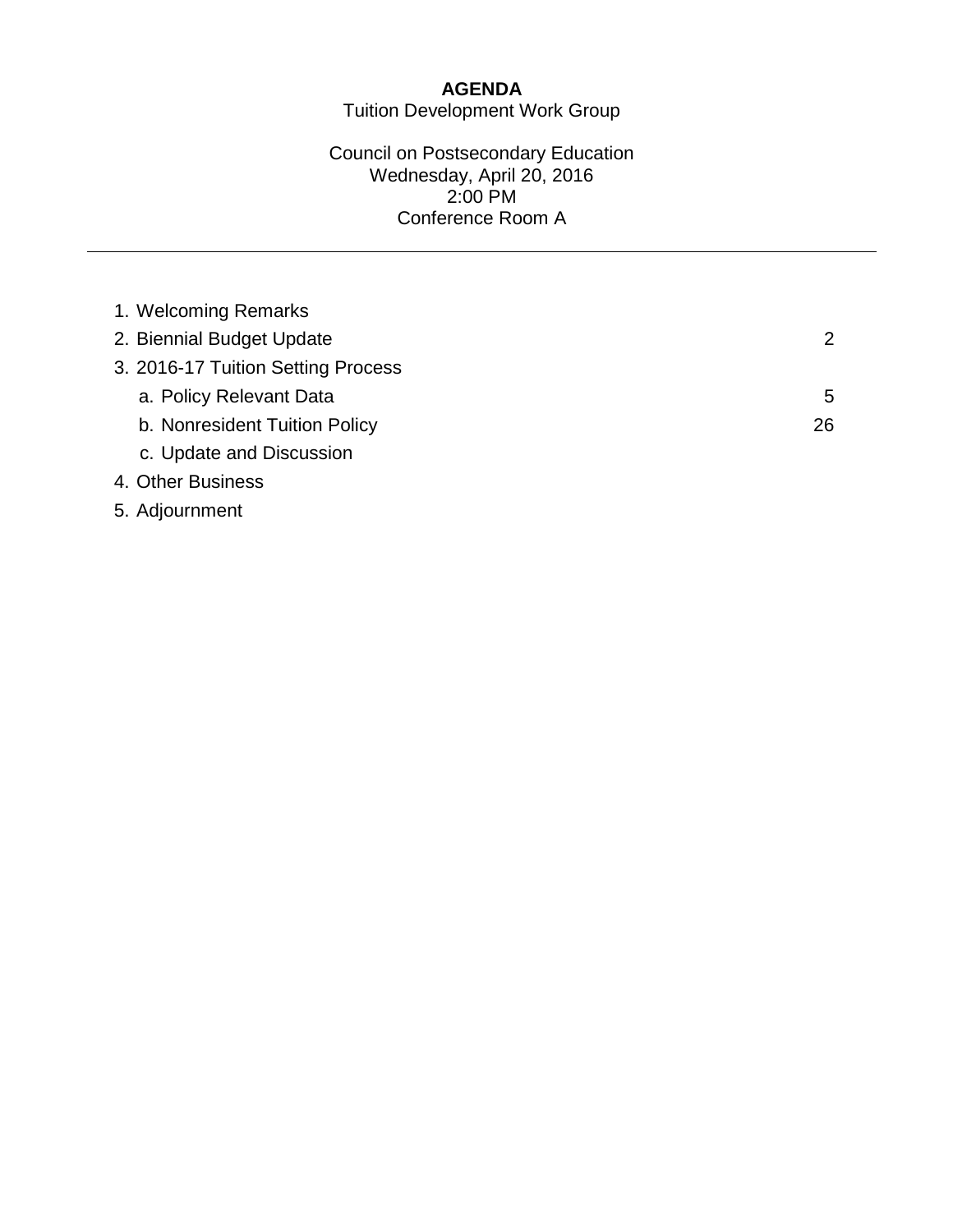# Draft – For Discussion Purposes April 20, 2016

# Enacted 2016-18 Biennial Budget Summary for Postsecondary Institutions

# Operating Funds

- The General Assembly is silent on the Governor's budget stabilization plan with regards to the 4.5% reduction in the current fiscal year for the postsecondary institutions, applied to the enacted 2015-16 net General Fund base.
- Includes a 4.5% reduction in 2016-17 for all institutions except KSU, again applied to the enacted 2015-16 net General Fund base, not the revised net General Fund base after the 4.5% cut. The 4.5% reduction is carried forward into the second year of the biennium (i.e., flat funding). KSU is again exempt from the 4.5% reduction in 2017-18.
- House Bill 626, passed by both chambers, requires 5% of the institutions' base funding to be placed in a performance fund in FY 2018. In FY 2019, the percentage of the base going into the fund grows to 15%, and in FY 2020 and going forward, the percentage is 25%. KSU is not included in the performance fund.
- Provides an additional \$5,334,200 from the General Fund in 2017-18 for NKU to address disparities in the allocation of state appropriations among the comprehensive postsecondary education institutions; then applies the 4.5% cut and performance reallocation.
- Provides an additional \$2,588,000 from the General Fund in 2017-18 for WKU to address disparities in the allocation of state appropriations among the comprehensive postsecondary education institutions; then applies the 4.5% cut and performance reallocation.
- Provides an additional \$3,300,000 from the General Fund in each year to fully fund KSU's Land Grant match (an addition of \$569,500 to the funding level provided by the House.)
- Contains \$580,000 in additional General Fund in each fiscal year for MoSU's Craft Academy.
- Contains \$750,000 in General Fund for WKU in each fiscal year for Kentucky Mesonet.

### Trust Funds

Contains no new funding for Strategic Investment and Incentive Trust Funds.

### Capital Construction

- The enacted budget does not include any General Fund supported capital projects.
- The enacted budget includes two agency bond capital projects for each institution that requested agency bond projects (see list on the following page).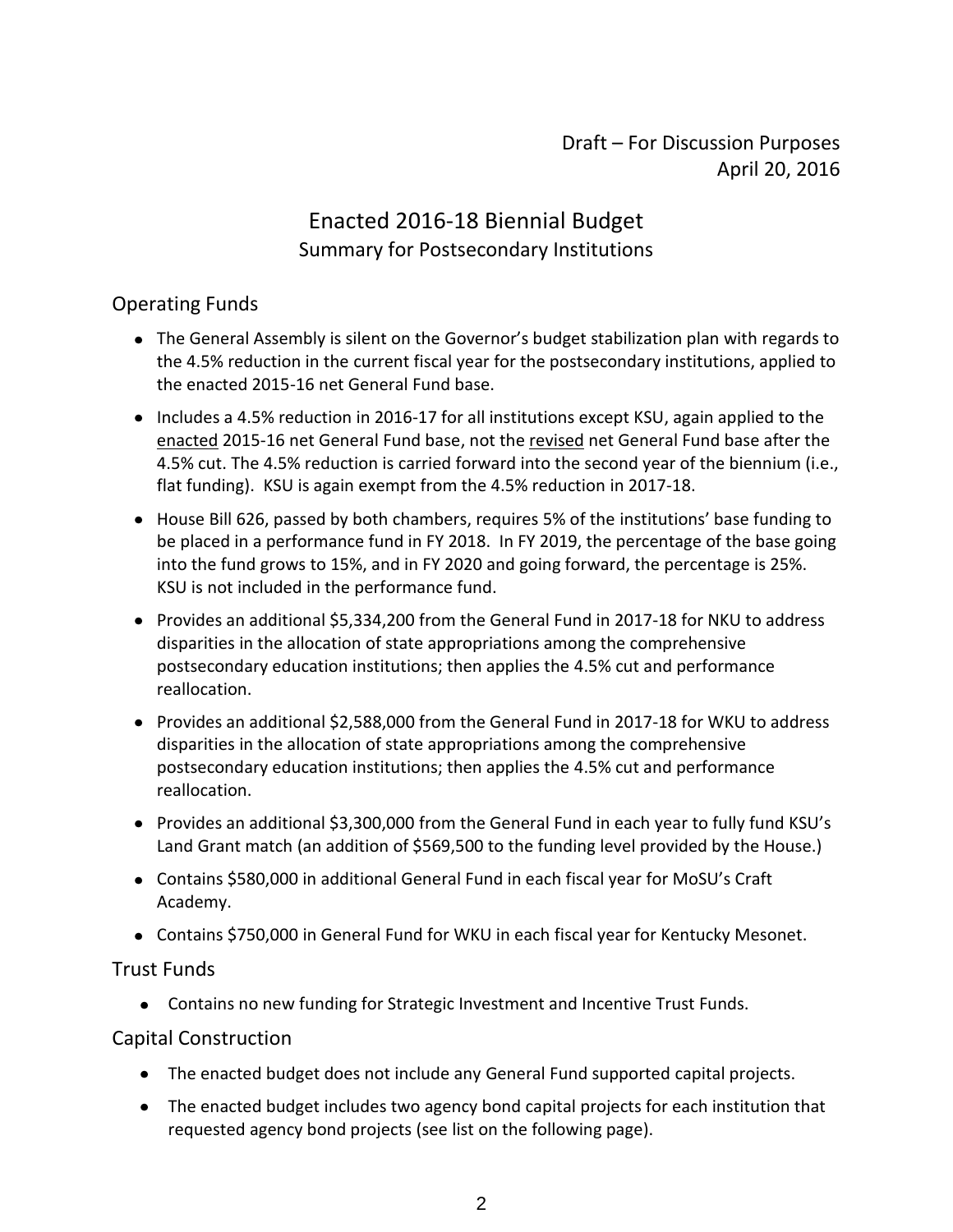### Scholarships

Provides \$9,400,000 in 2016-17 and \$15,900,000 in 2017-18 for the Kentucky Work Ready Scholarship Program.

### Workforce Development

The Education and Workforce Development Cabinet budget includes bonding to support a \$100.0 million Workforce Development Construction Pool.

## Current Year Budget Reduction

A portion (2.5%) of the 4.5% current year budget reduction was restored at the Governor's direction on April 20.

Agency Bond Projects:

| UK.        | Facilities Renewal, Modernization, & Def'd Maint. | \$<br>60,000,000         |
|------------|---------------------------------------------------|--------------------------|
| UK         | Renovate/Upgrade Healthcare Facilities            | 150,000,000              |
| UofL       | Renovate Residence Halls                          | 46,320,000               |
| UofL       | Expand - Papa John's Stadium/Football Complex     | 55,000,000               |
| EKU        | <b>Construct Student Life Facilities</b>          | 90,000,000 (+\$3M Other) |
| <b>EKU</b> | <b>Construct Parking Deck</b>                     | 15,000,000               |
| MoSU       | Construct Food Service/Retail & Parking - Add'l   | 6,600,000                |
| MoSU       | Renovate Cartmell Residence Hall                  | 15,200,000               |
| MuSU       | Renovate White Hall                               | 16,299,000               |
| MuSU       | Complete ADA Compliance Pool - H&D                | 1.957.000                |
| <b>NKU</b> | <b>Construct/Acquire New Residence Hall</b>       | 28,500,000               |
| <b>NKU</b> | <b>Construct Satellite Parking Lot</b>            | 6,000,000 (+\$6M Other)  |
| WKU        | Renovate Garrett Conference Center                | 12,000,000               |
| WKU        | <b>Construct Parking Structure III</b>            | 10,000,000               |
|            | Total                                             | 512,876,000<br>\$        |
|            |                                                   |                          |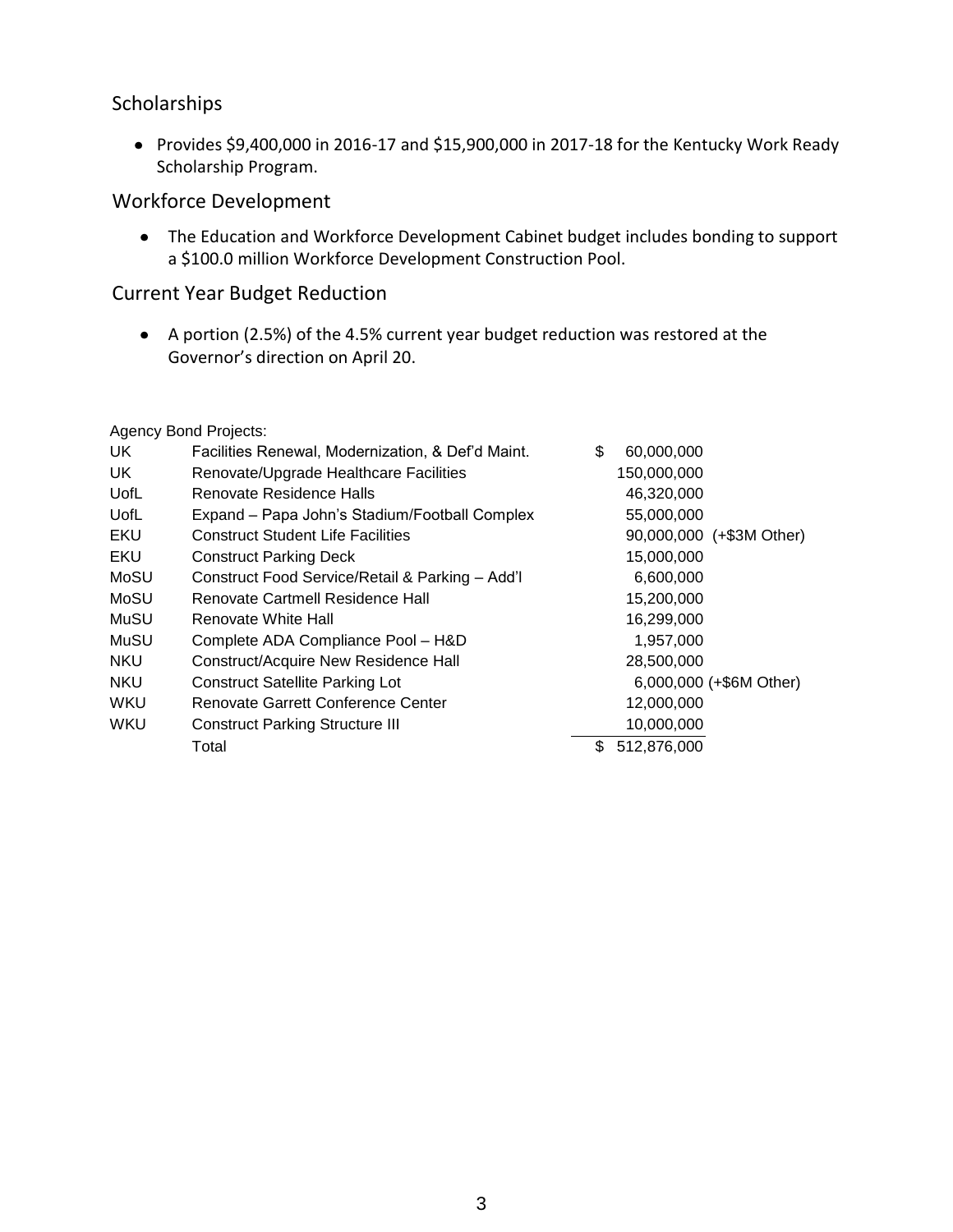### Council on Postsecondary Education

Potential Impact of 2016-18 **Enacted Budget** on Postsecondary Institution Net General Fund Appropriations April 20, 2016

|                                | 2015-16                   | 2016-17                   |                 |         | 2017-18                      |                 |         |
|--------------------------------|---------------------------|---------------------------|-----------------|---------|------------------------------|-----------------|---------|
|                                | <b>Enacted Net</b>        | Proposed Net              | Dollar          | Percent | Proposed Net (h)             | Dollar          | Percent |
| Institution                    | General Fund              | General Fund              | Change          | Change  | <b>General Fund</b>          | Change          | Change  |
| University of Kentucky         | \$279,611,300             | \$267,028,800             | (512,582,500)   | $-4.5%$ | \$253,677,400                | (525, 933, 900) | $-9.3%$ |
| University of Louisville       | 139,076,900               | 132,818,400               | (6,258,500)     | $-4.5%$ | 126,177,500                  | (12,899,400)    | $-9.3%$ |
| Eastern Kentucky University    | 68,033,800                | 64,972,300                | (3,061,500)     | $-4.5%$ | 61,723,700                   | (6,310,100)     | $-9.3%$ |
| Kentucky State University      | 23,429,600                | 26,729,600 <sup>(c)</sup> | 3,300,000       | 14.1%   | 26,729,600 <sup>(c)</sup>    | 3,300,000       | 14.1%   |
| Morehead State University      | 43,339,500 (a)            | 41,969,200 <sup>(d)</sup> | (1,370,300)     | $-3.2%$ | 39,899,700 <sup>(d)</sup>    | (3,439,800)     | $-7.9%$ |
| <b>Murray State University</b> | 48,025,100                | 45,864,000                | (2, 161, 100)   | $-4.5%$ | 43,570,800                   | (4,454,300)     | $-9.3%$ |
| Northern Kentucky University   | 48,537,600                | 46,353,400                | (2, 184, 200)   | $-4.5%$ | 48,875,200 <sup>(f)</sup>    | 337,600         | 0.7%    |
| Western Kentucky University    | 74,649,400 <sup>(b)</sup> | 72,040,200 <sup>(e)</sup> | (2,609,200)     | $-3.5%$ | 70,823,600 <sup>(e, g)</sup> | (3,825,800)     | $-5.1%$ |
| <b>KCTCS</b>                   | 190,162,300               | 181,605,000               | (8,557,300)     | $-4.5%$ | 172,524,700                  | (17,637,600)    | $-9.3%$ |
| <b>System Totals</b>           | \$914,865,500             | \$879,380,900             | ( \$35,484,600) | $-3.9%$ | \$844,002,200                | (570,863,300)   | $-7.7%$ |

(a) Included \$2,300,000 in fiscal 2015-16 for MoSU's Craft Academy, dual credit program.

(b) Included an additional \$2,000,000 in fiscal 2015-16 for WKU's Gatton Academy of Math and Science.

<sup>(c)</sup> Includes \$3,300,000 in each fiscal year to fully fund the state match payments required of land-grant iuniversities under federal law.

 $<sup>(d)</sup>$  Includes an additional \$580,000 in each fiscal year for MoSU's Craft Academy.</sup>

(e) Includes \$750,000 in each fiscal year at WKU for the Kentucky Mesonet.

 $<sup>(f)</sup>$  Includes \$5,334,200 in fiscal 2017-18 for Equity Adjustment funding at NKU.</sup>

 $^{(g)}$  Includes \$2,588,000 in fiscal 2017-18 for Equity Adjustment funding at WKU.

(h) The Enacted Budget includes a proposed transfer of \$42.9 million in fiscal 2017-18 from the postsecondary institutions to a Postsecondary Education Performance Fund (i.e., 5.0% of the revised net General Fund base after the addition of funds for the land-grant program at KSU, the Craft Academy at MoSU, the Equity Adjustment for NKU and WKU, and the Kentucky Mesonet at WKU and application of the 4.5% cut). The proposed transfer is shown in this table.

Note: Information above does not reflect any vetoes, which may occur.

Sources: Commonwealth of Kentucky, 2014-16 Budget of the Commonwealth; Commonwealth of Kentucky, 2016-18 Enacted Budget.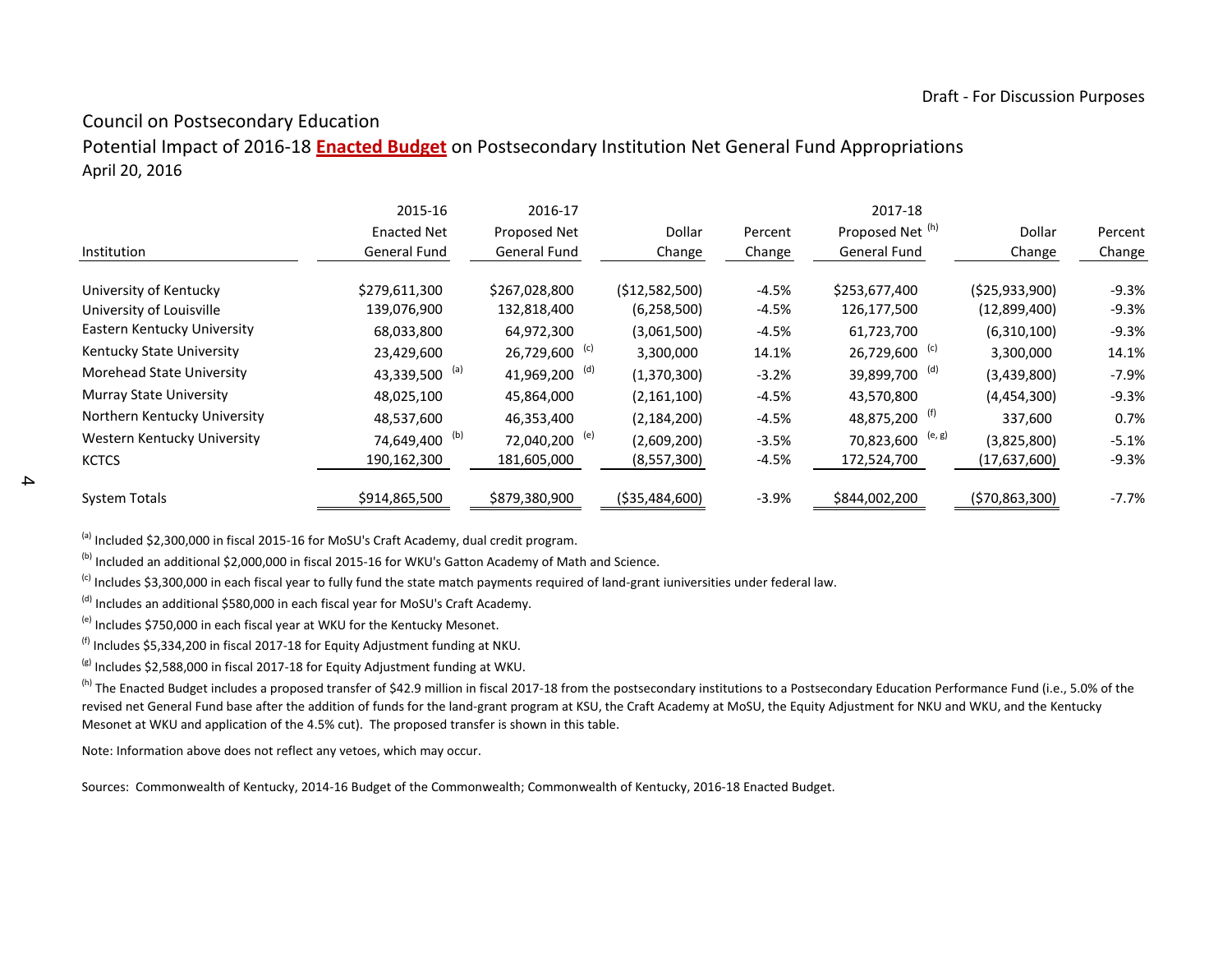# Policy Relevant Data

### 1) Key Issues for 2016-17

# a) General Fund Reductions

### Kentucky Public Postsecondary Institution Enacted Net General Fund Appropriations Fiscal Years 2015-16 and 2016-17

|                              | 2015-16 Enacted  | 2016-17 Enacted           | Dollar         | Percent |
|------------------------------|------------------|---------------------------|----------------|---------|
| Institution                  | Net General Fund | Net General Fund          | Change         | Change  |
| University of Kentucky       | \$279,611,300    | \$267,028,800             | (\$12,582,500) | $-4.5%$ |
| University of Louisville     | 139,076,900      | 132,818,400               | (6, 258, 500)  | $-4.5%$ |
| Eastern Kentucky University  | 68,033,800       | 64,972,300                | (3,061,500)    | $-4.5%$ |
| Kentucky State University    | 23,429,600       | 23,429,600 (a)            | 0              | 0.0%    |
| Morehead State University    | 43,339,500       | (b)<br>41,389,200         | (1,950,300)    | $-4.5%$ |
| Murray State University      | 48,025,100       | 45,864,000                | (2, 161, 100)  | $-4.5%$ |
| Northern Kentucky University | 48,537,600       | 46,353,400                | (2, 184, 200)  | $-4.5%$ |
| Western Kentucky University  | 74,649,400       | 71,290,200 <sup>(c)</sup> | (3,359,200)    | $-4.5%$ |
| <b>KCTCS</b>                 | 190, 162, 300    | 181,605,000               | (8, 557, 300)  | $-4.5%$ |
| <b>System Totals</b>         | \$914,865,500    | \$874,750,900             | (\$40,114,600) | $-4.4%$ |

<sup>(a)</sup> KSU was exempted from the 4.5% budget reduction each year of the upcoming biennium. Does not include \$3,300,000 appropriated each year for KSU's Land Grant Program federal matching requirement.

(b) Does not include \$580,000 provided each year of the biennium for MoSU's Craft Academy.

 $^{(c)}$  Does not include \$750,000 appropriated each year for WKU's Kentucky Mesonet initiative.

Source: Kentucky Budget of the Commonwealth, multiple biennia.

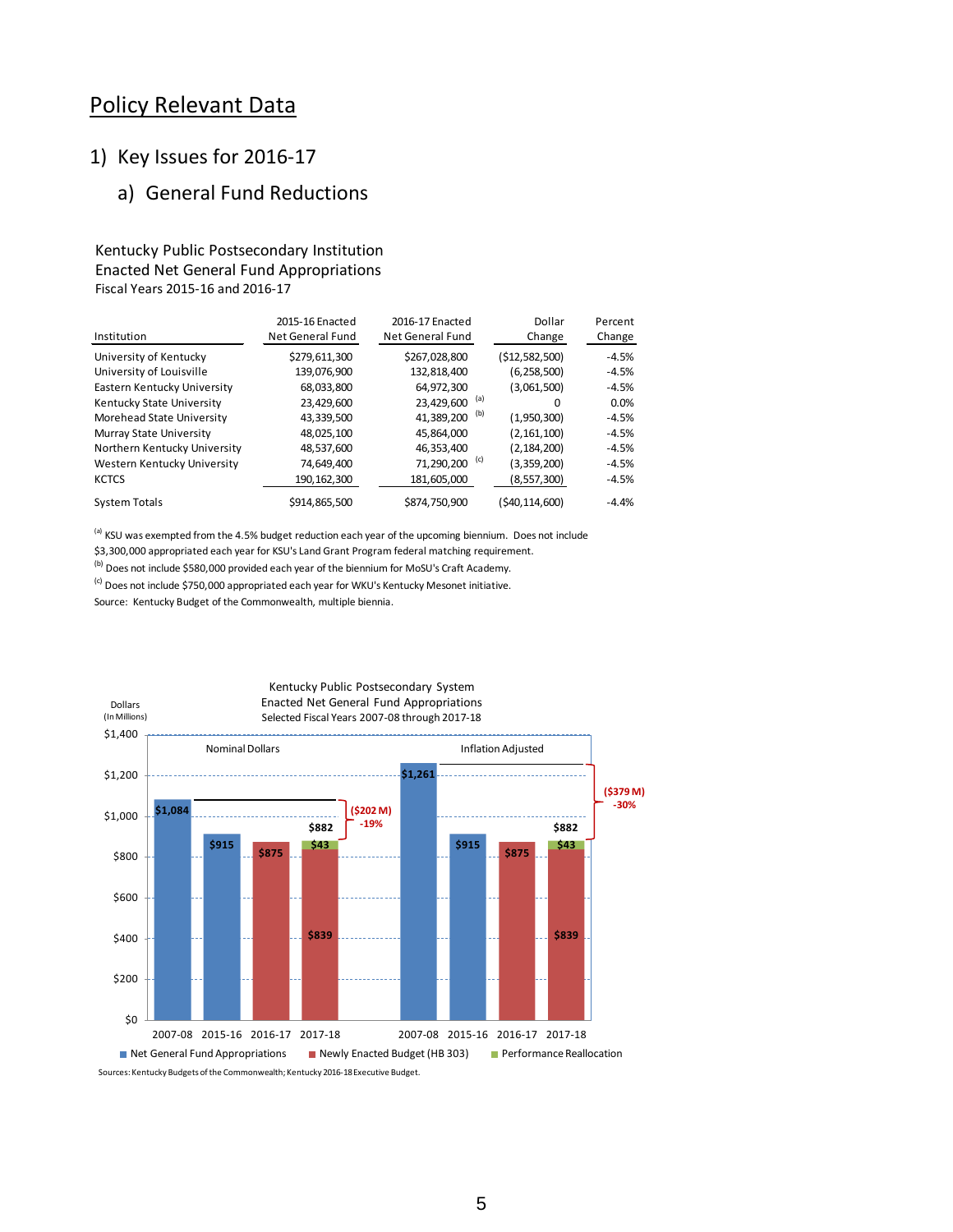

Sources: Kentucky Budget of the Commonwealth, multiple biennia; Commonfund Institute, Higher Education Price Index.

### b) Mandated KERS Increases

### Kentucky Public Postsecondary Institution Mandated KERS Contribution Increases (a) Fiscal Year 2016-17

|                                | 2015-16 Enacted  | Mandated 2016-17      | Percent of   |
|--------------------------------|------------------|-----------------------|--------------|
| Institution                    | Net General Fund | <b>KERS Increases</b> | 2015-16 Base |
| University of Kentucky         | \$279,611,300    | $0^{(b)}$             | 0.0%         |
| University of Louisville       | 139,076,900      | $0^{(b)}$             | 0.0%         |
| Eastern Kentucky University    | 68,033,800       | (2,721,490)           | $-4.0%$      |
| Kentucky State University      | 23,429,600       | (456,000)             | $-1.9%$      |
| Morehead State University      | 43,339,500       | (919,078)             | $-2.1%$      |
| <b>Murray State University</b> | 48,025,100       | (1,082,947)           | $-2.3%$      |
| Northern Kentucky University   | 48,537,600       | (3,800,000)           | $-7.8%$      |
| Western Kentucky University    | 74,649,400       | (1,828,025)           | $-2.4%$      |
| <b>KCTCS</b>                   | 190, 162, 300    | (2,600,000)           | $-1.4%$      |
| <b>System Totals</b>           | \$914,865,500    | (\$13.407.540)        | $-1.5%$      |

<sup>(a)</sup> The 2016-18 enacted Budget of the Commonwealth (HB 303) mandates an employer contribution rate of 48.59% for Kentucky Employee Retirement Systems (KERS) in fiscal year 2016-17. This represents an increase of 9.82 percentage points compared to the 2015-16 contribution rate of 38.77%.

Source: Kentucky Budget of the Commonwealth; University and KCTCS Chief Budget Officer estimates. <sup>(b)</sup> Neither the University of Kentucky, nor the University of Louisville, has any KERS employees, but both institutions have comparable 403b plan and substantial health insurance related cost increases.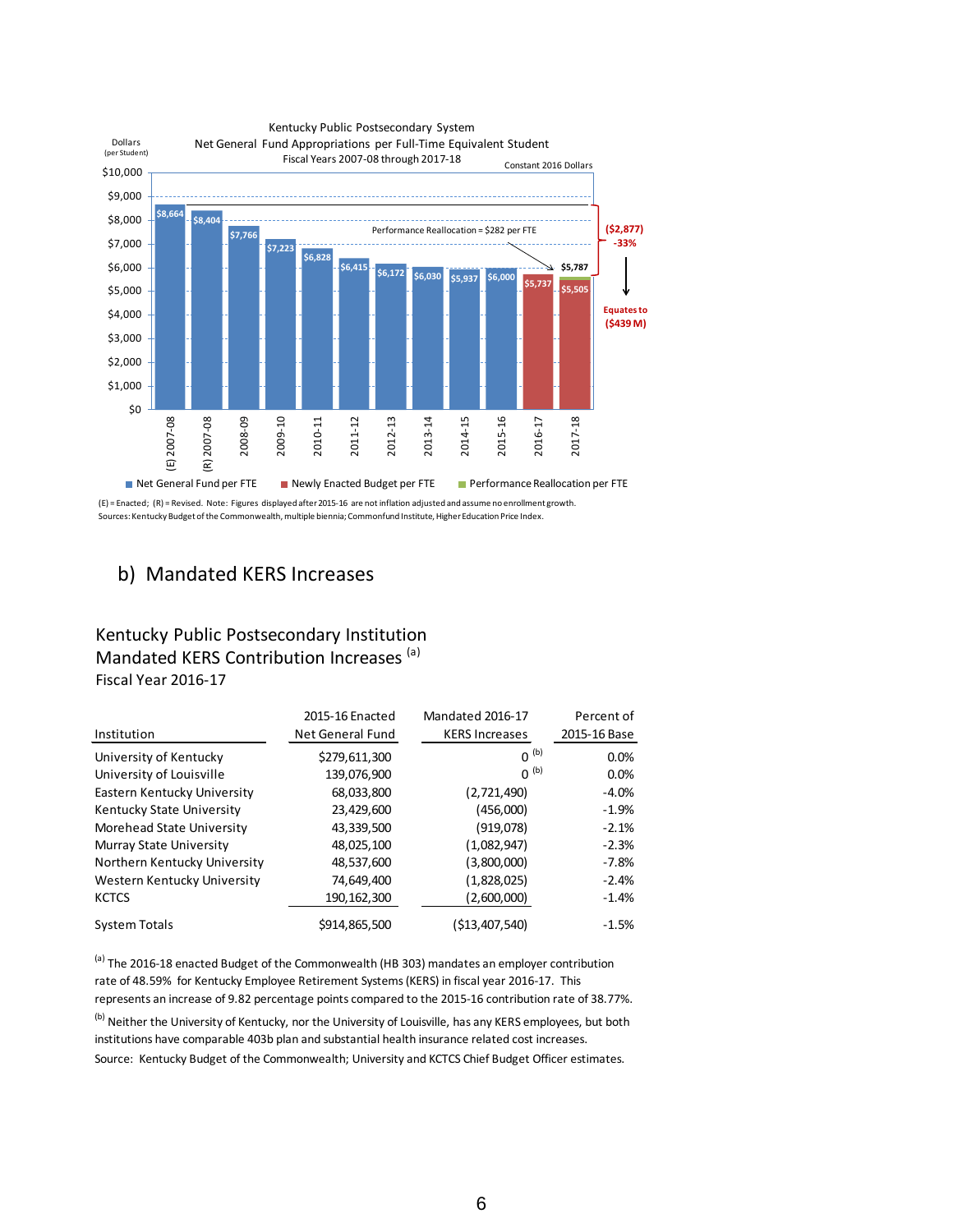

# c) Fixed Cost Increases

### Kentucky Public Postsecondary Institution Other Fixed and Unavoidable Cost Increases<sup>(a)</sup> Fiscal Year 2016-17

|                                | 2016-17 Other<br>2015-16 Enacted |                | Percent of   |
|--------------------------------|----------------------------------|----------------|--------------|
| Institution                    | Net General Fund                 | Cost Increases | 2015-16 Base |
| University of Kentucky         | \$279,611,300                    | (\$12,138,444) | $-4.3%$      |
| University of Louisville       | 139,076,900                      | (10, 754, 252) | $-7.7%$      |
| Eastern Kentucky University    | 68,033,800                       | (2,781,841)    | $-4.1%$      |
| Kentucky State University      | 23,429,600                       | (213,000)      | $-0.9%$      |
| Morehead State University      | 43,339,500                       | (1,890,766)    | $-4.4%$      |
| <b>Murray State University</b> | 48,025,100                       | (1, 161, 451)  | $-2.4%$      |
| Northern Kentucky University   | 48,537,600                       | (904, 303)     | $-1.9%$      |
| Western Kentucky University    | 74,649,400                       | (1,714,975)    | $-2.3%$      |
| <b>KCTCS</b>                   | 190, 162, 300                    | (8, 194, 966)  | $-4.3%$      |
| System Total                   | \$914,865,500                    | (\$39,753,998) | $-4.3%$      |

<sup>(a)</sup> Includes M&O, utilities, health insurance, mandated tuition waiver, and contractual obligation cost increases.

Source: Kentucky Budget of the Commonwealth; University and KCTCS Chief Budget Officer estimates.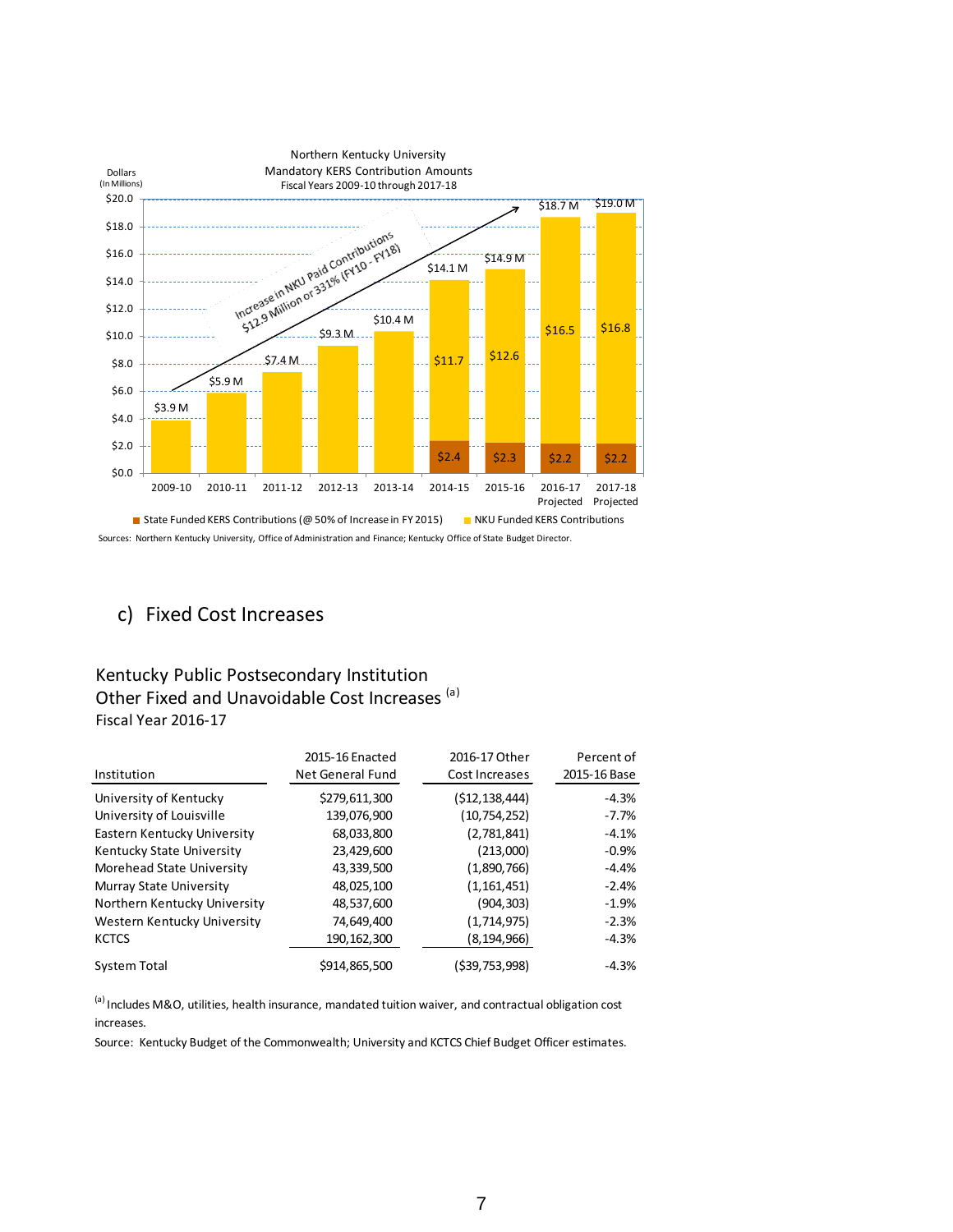# d) Budgetary Challenges

Kentucky Public Postsecondary Institution Combined Budget Reduction and Fixed Cost Increases Fiscal Year 2016-17

|                              | <b>Budget Cut and Cost Increases</b> |                                                  |                                              |                        |                            |
|------------------------------|--------------------------------------|--------------------------------------------------|----------------------------------------------|------------------------|----------------------------|
| Institution                  | Enacted <sup>(a)</sup><br>Reduction  | Mandated <sup>(b)</sup><br><b>KERS Increases</b> | Other Fixed <sup>(c)</sup><br>Cost Increases | Combined<br>Challenges | Percent of<br>2015-16 Base |
| University of Kentucky       | ( \$12,582,500)                      | \$0                                              | (\$12,138,444)                               | (\$24,720,944)         | $-8.8%$                    |
| University of Louisville     | (\$6,258,500)                        | \$0                                              | (\$10,754,252)                               | (17, 012, 752)         | $-12.2%$                   |
| Eastern Kentucky University  | ( \$3,061,500)                       | (52, 721, 490)                                   | (52,781,841)                                 | (8,564,831)            | $-12.6%$                   |
| Kentucky State University    | \$0                                  | (5456,000)                                       | ( \$213,000)                                 | (669.000)              | $-2.9%$                    |
| Morehead State University    | (51,950,300)                         | (5919,078)                                       | ( \$1,890,766)                               | (4,760,144)            | $-11.0%$                   |
| Murray State University      | (52, 161, 100)                       | (51,082,947)                                     | (51, 161, 451)                               | (4,405,498)            | $-9.2%$                    |
| Northern Kentucky University | (52, 184, 200)                       | ( \$3,800,000)                                   | (5904, 303)                                  | (6,888,503)            | $-14.2%$                   |
| Western Kentucky University  | (53, 359, 200)                       | (51,828,025)                                     | (51, 714, 975)                               | (6,902,200)            | $-9.2%$                    |
| <b>KCTCS</b>                 | (\$8,557,300)                        | ( \$2,600,000)                                   | (\$8,194,966)                                | (19, 352, 266)         | $-10.2%$                   |
| System Total                 | (\$40,114,600)                       | ( \$13,407,540)                                  | (\$39,753,998)                               | (\$93,276,138)         | $-10.2%$                   |

 $^{(a)}$  The 2016-18 Budget of the Commonwealth (HB 303) includes an enacted 4.5% reduction each year from the current year base.

<sup>(b)</sup> HB 303 mandates an employer contribution rate of 48.59% for KERS in fiscal year 2016-17, a 9.82 percentage point increase.

 $^{(c)}$  Includes M&O, utilities, health insurance, mandated tuition waiver, and contractual obligation cost increases.

Source: Kentucky Budget of the Commonwealth; University and KCTCS Chief Budget Officer estimates.







<sup>1</sup> Includes M&O, utilities, health insurance, mandated tuition waiver, and contractual obligation cost increases. Source: Council on Postsecondary Education, Comprehensive Database.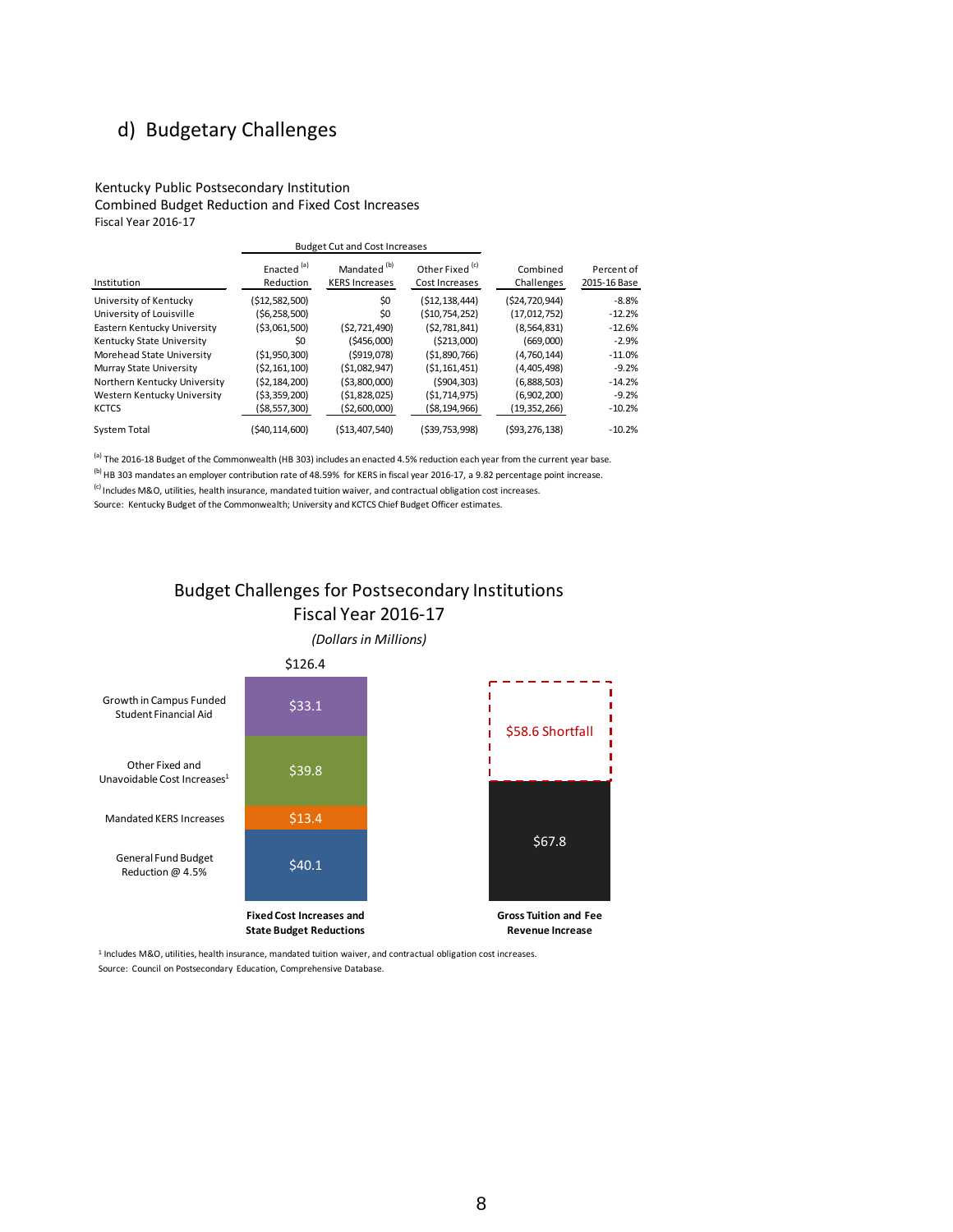### 2) Price Trends and Comparative Data

- a) Published Tuition and Fees
	- Kentucky Price Trends

### Kentucky Public Postsecondary Institution Annual Resident Undergraduate Tuition and Mandatory Fees Selected Academic Years 2010-11 through 2015-16

|                                             |         |          |          | One-Year | Five-Year |
|---------------------------------------------|---------|----------|----------|----------|-----------|
| Institution/Sector                          | 2010-11 | 2014-15  | 2015-16  | Change   | AAGR      |
| University of Kentucky <sup>(1)</sup>       | \$8,735 | \$10.616 | \$10,936 | 3.0%     | 4.6%      |
| University of Louisville <sup>(2)</sup>     | \$8.424 | \$10,432 | \$10,738 | 2.9%     | 5.0%      |
| Eastern Kentucky University <sup>(3)</sup>  | \$6.624 | \$7.920  | \$8.450  | 6.7%     | 5.0%      |
| Kentucky State University                   | \$6,216 | \$7,014  | \$7.364  | 5.0%     | 3.4%      |
| Morehead State University <sup>(2)</sup>    | \$6,492 | \$7,866  | \$8,098  | 2.9%     | 4.5%      |
| Murray State University                     | \$6,264 | \$7,392  | \$7,608  | 2.9%     | 4.0%      |
| Northern Kentucky University <sup>(2)</sup> | \$7,128 | \$8,856  | \$9,120  | 3.0%     | 5.1%      |
| Western Kentucky University <sup>(2)</sup>  | \$7,560 | \$9,140  | \$9,482  | 3.7%     | 4.6%      |
| <b>KCTCS</b>                                | \$3,900 | \$4,530  | \$4,650  | 2.6%     | 3.6%      |
| Research Sector Average                     | \$8,580 | \$10,524 | \$10,837 | 3.0%     | 4.8%      |
| Comprehensive Average                       | \$6,714 | \$8,031  | \$8,354  | 4.0%     | 4.5%      |
| Two-Year College Sector                     | \$3,900 | \$4,530  | \$4,650  | 2.6%     | 3.6%      |
| System Average                              | \$6,816 | \$8,196  | \$8,494  | 3.6%     | 4.5%      |

 $<sup>(1)</sup>$  Undergraduate tuition and fees for UK are an average of upper and lower division rates.</sup>

<sup>(2)</sup> Beginning in 2011-12, rates for UofL, MoSU, NKU, and WKU include Special Use Fees.

<sup>(3)</sup> Beginning in 2015-16, rate for EKU includes Special Use Fee.

Source: Council on Postsecondary Education, Comprehensive Database.



Source: Council on Postsecondary Education, Comprehensive Database.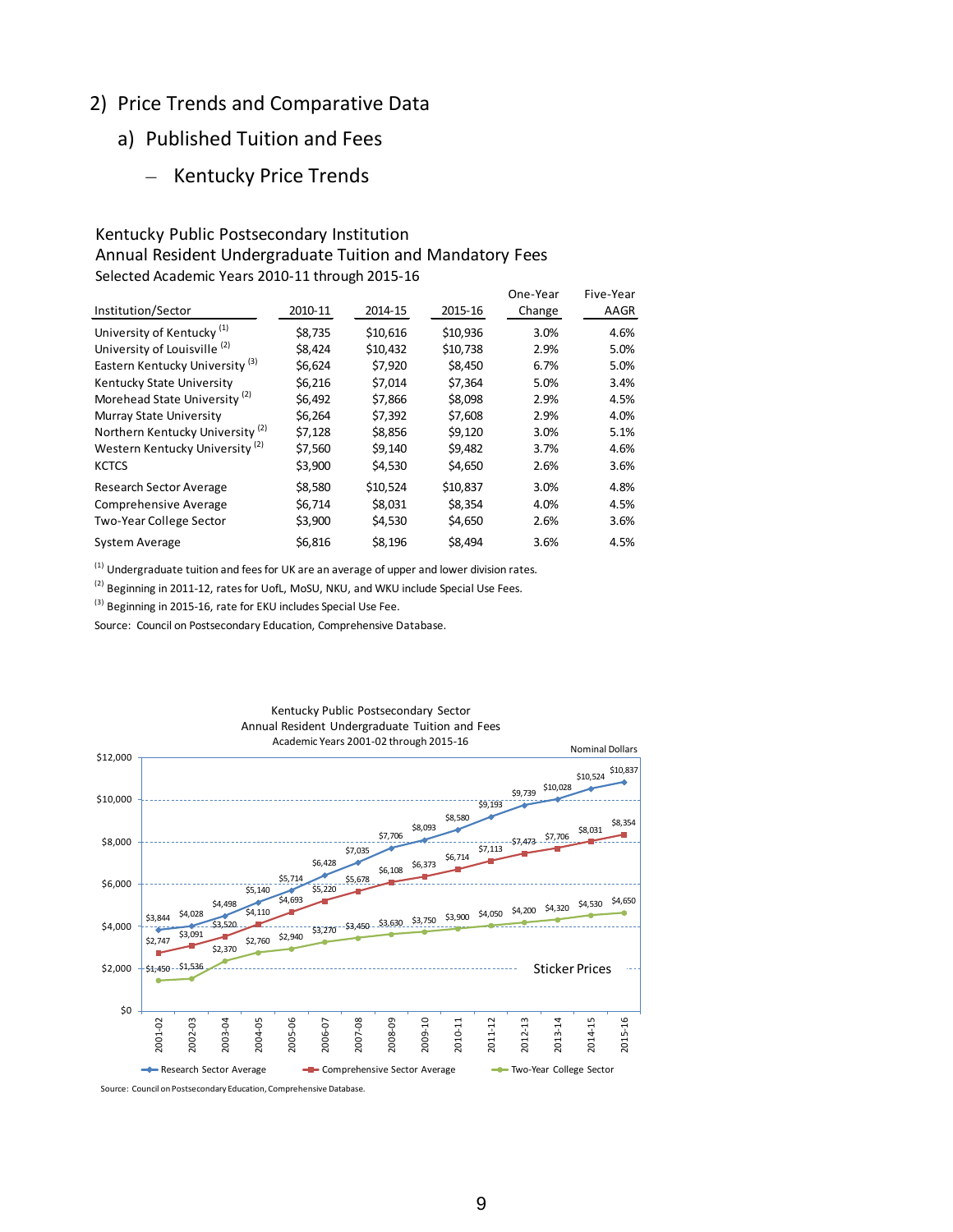

### Kentucky Public Postsecondary System Annual Change in Resident Undergraduate Tuition and Fees

Source: Council on Postsecondary Education, Comprehensive Database.

AAGR - Average Annual Growth Rate

## – Interstate Price Comparison (2013-14 Rates)

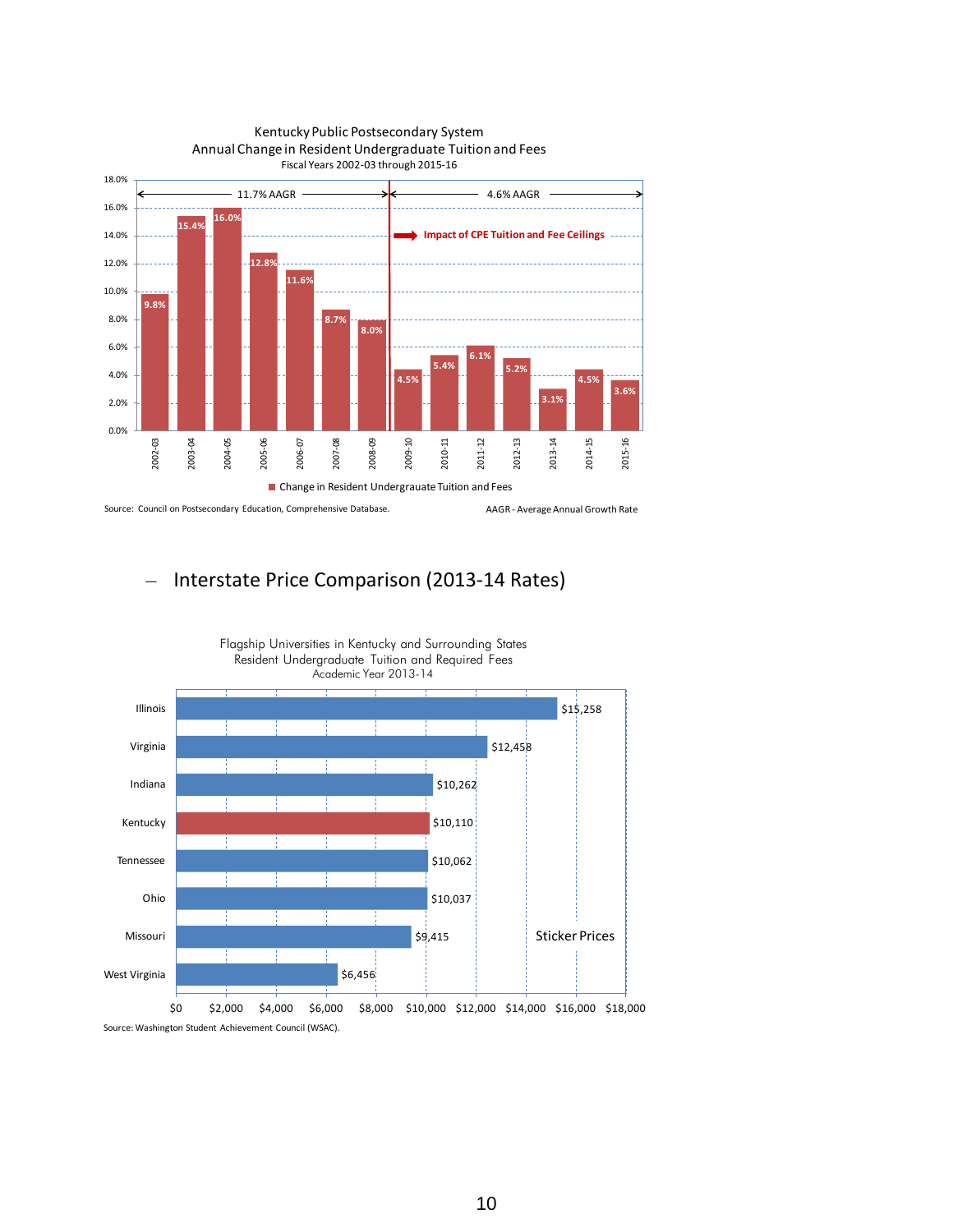



Source: Washington Student Achievement Council (WSAC).



Community Colleges in Kentucky and Surrounding States

Source: Washington Student Achievement Council (WSAC).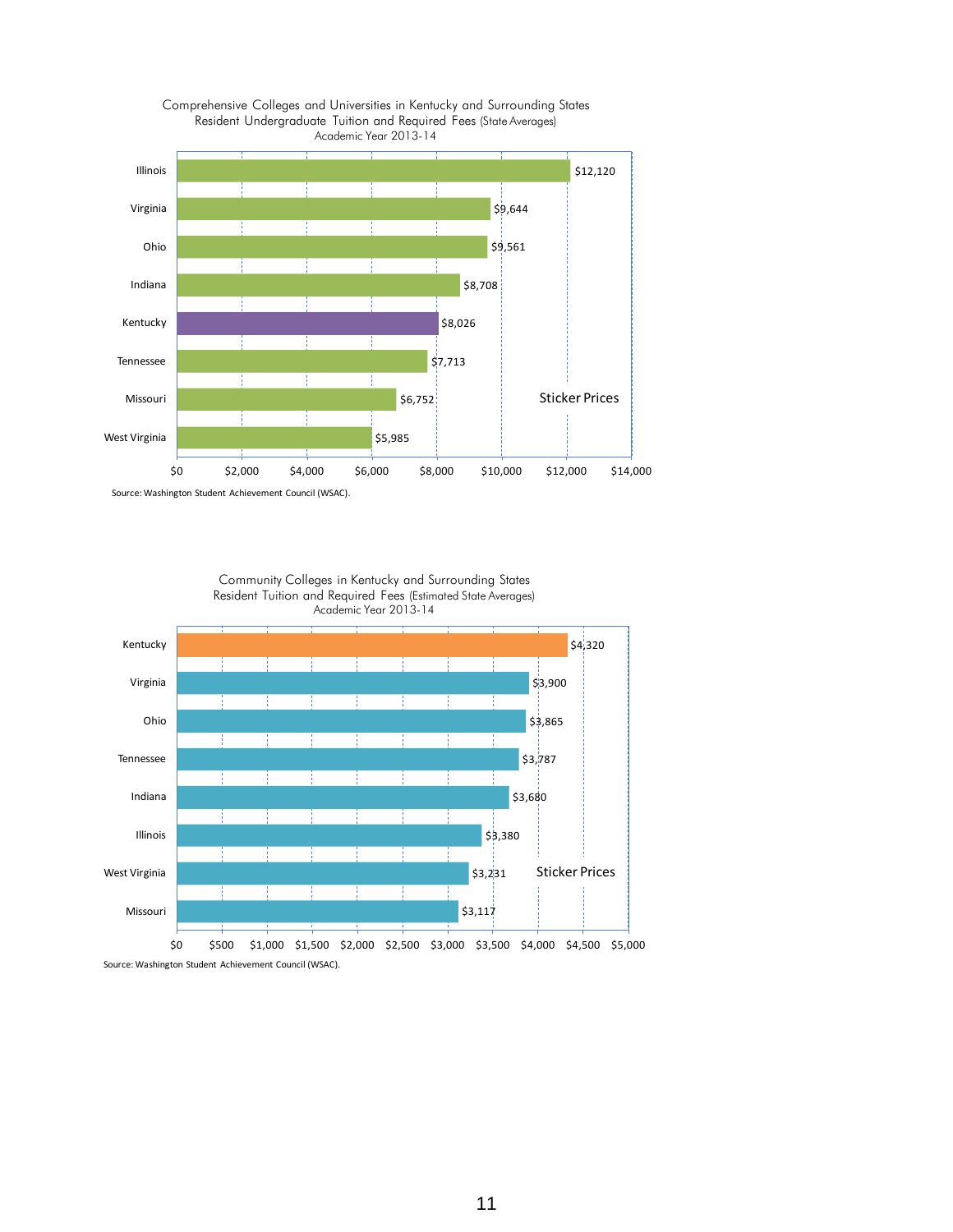### – Interstate Price Comparison (Six-Year Change)



Flagship Universities in SREB Member States Change in Resident Undergraduate Tuition and Required Fees Between Academic Years 2007-08 and 2013-14

Comprehensive Colleges and Universities in SREB Member States Change in Resident Undergraduate Tuition and Required Fees Between Academic Years 2007-08 and 2013-14



12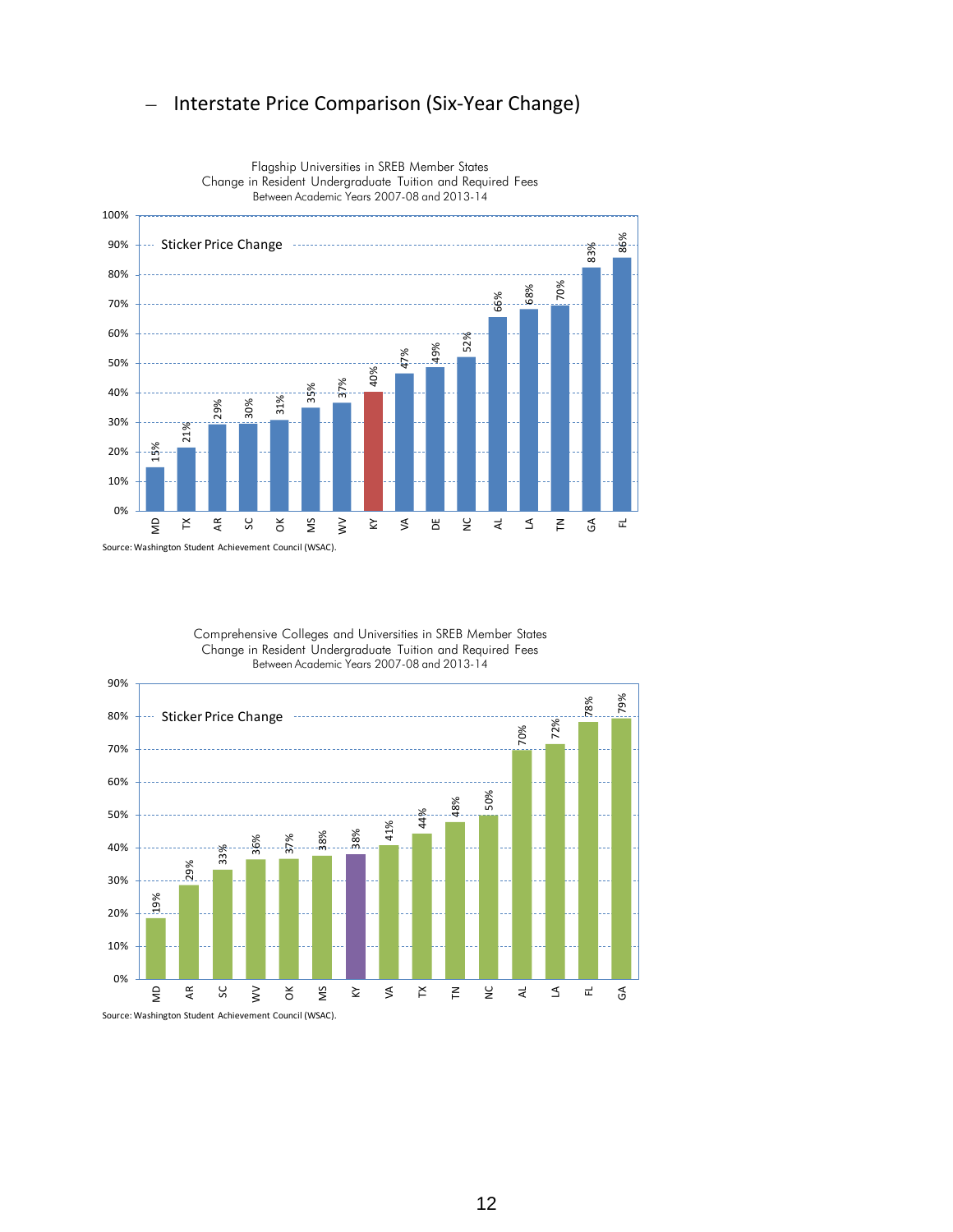

# b) Student Financial Aid



Source: Integrated Postsecondary Education Data System (IPEDS); Commonfund Institute, Higher Education Price Index (HEPI).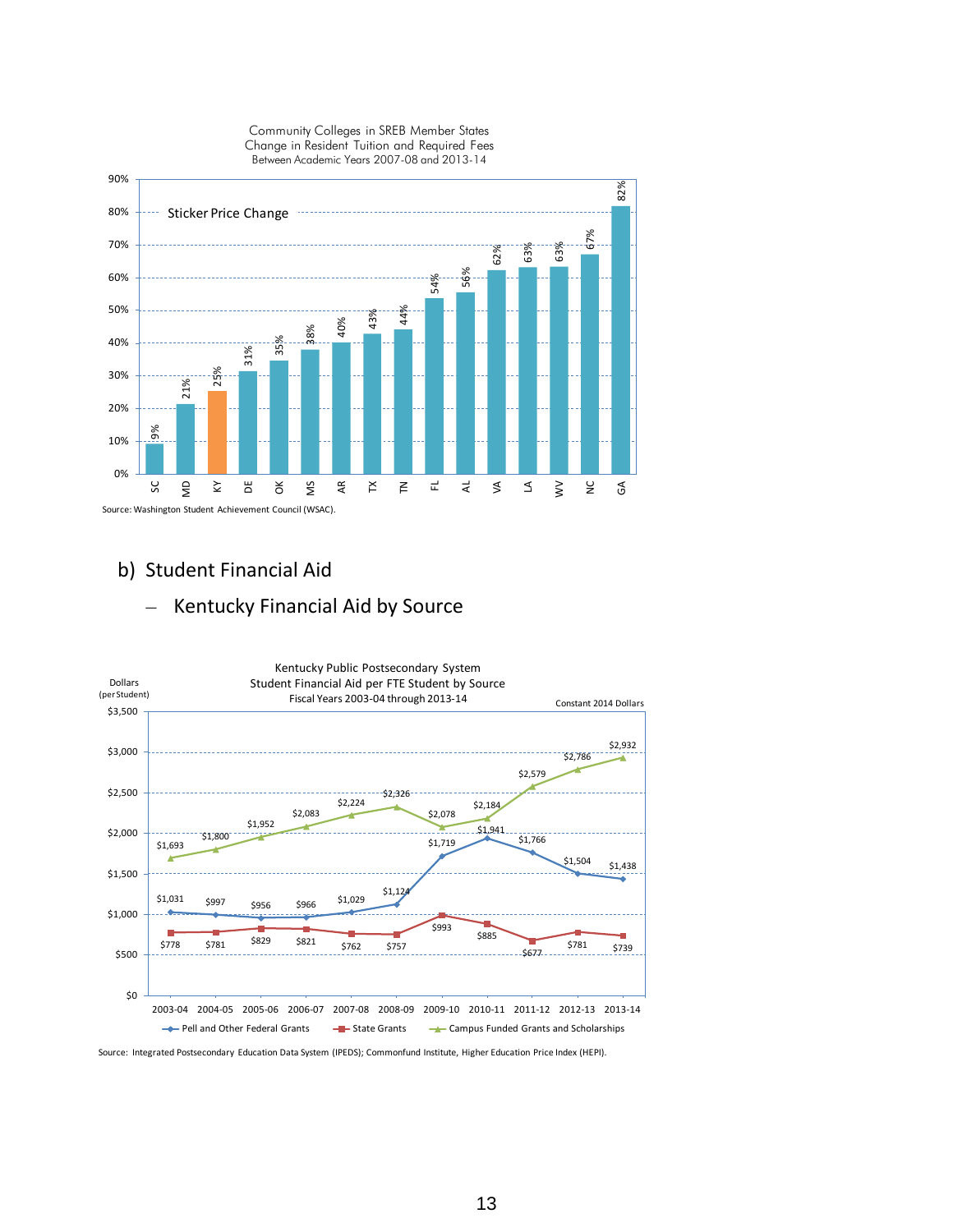### – Interstate Student Aid Comparison



State Student Aid Programs in Kentucky and Surrounding States Undergraduate Grant and Scholarship Aid per Student by Aid Type Academic Year 2013-14

Source: National Association of State Student Grant Aid Programs.



United States, District of Columbia, and Puerto Rico

Source: National Association of State Student Grant and Aid Programs (NASSGAP), 45th Annual Survey Report on State-Sponsored Student Financial Aid.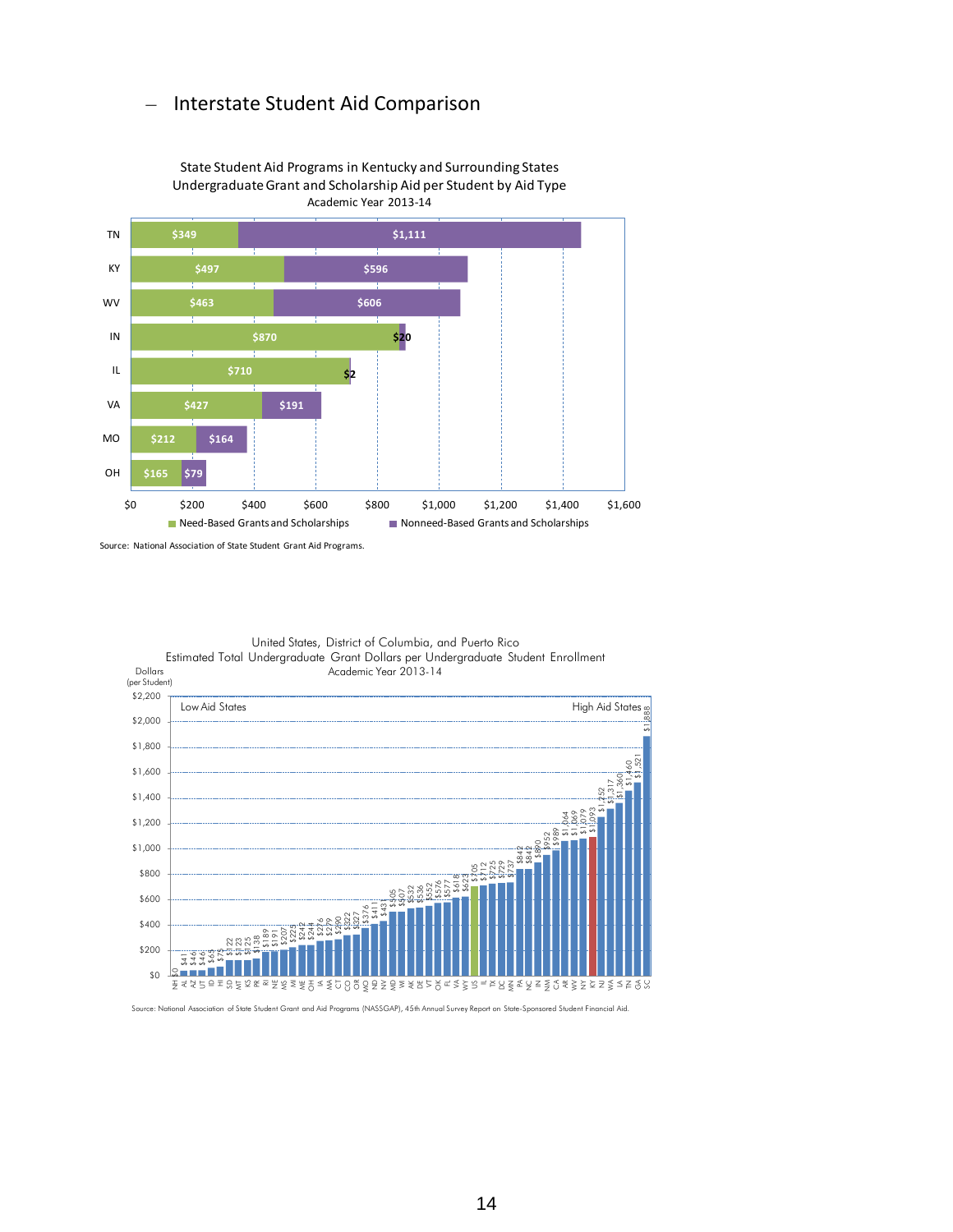### 3) Policy Objectives Data

# a) Funding Adequacy

## – State Appropriations

### Kentucky Public Postsecondary Institution Nominal Dollars Nominal Dollars Enacted Net General Fund Appropriations Fiscal Years 2007-08 and 2014-15

| Institution                    | 2007-08 Enacted<br>Net General Fund | 2014-15 Enacted<br>Net General Fund | Dollar<br>Change | Percent<br>Change |
|--------------------------------|-------------------------------------|-------------------------------------|------------------|-------------------|
| University of Kentucky         | \$335,071,000<br>(a)                | \$279,611,300                       | (555, 459, 700)  | $-16.6%$          |
| University of Louisville       | 168.572.300                         | 139,076,900                         | (29,495,400)     | $-17.5%$          |
| Eastern Kentucky University    | 79,761,400                          | 68,033,800                          | (11, 727, 600)   | $-14.7%$          |
| Kentucky State University      | 27.441.700                          | 23,429,600                          | (4,012,100)      | $-14.6%$          |
| Morehead State University      | 48,202,100                          | 41,039,500                          | (7, 162, 600)    | $-14.9%$          |
| <b>Murray State University</b> | 56,068,700                          | 48,025,100                          | (8,043,600)      | $-14.3%$          |
| Northern Kentucky University   | 55,099,500                          | 48,537,600                          | (6, 561, 900)    | $-11.9%$          |
| Western Kentucky University    | 85,115,600                          | 72,649,400                          | (12,466,200)     | $-14.6%$          |
| <b>KCTCS</b>                   | 228,704,900<br>(b)                  | 190,162,300                         | (38, 542, 600)   | $-16.9%$          |
| <b>System Totals</b>           | \$1,084,037,200                     | \$910,565,500                       | (\$173,471,700)  | $-16.0%$          |

<sup>(a)</sup> Includes \$2,000,000 special session appropriation for UK's Center for Applied Energy Research.

<sup>(b)</sup> Includes \$2,373,800 reorganization transfer to KCTCS for Kentucky Board of Emergency Medical Services.

Source: Kentucky Budget of the Commonwealth, multiple biennia.



# Kentucky Public Postsecondary System

Sources: Kentucky Budgets of the Commonwealth; Commonfund Institute, Higher Education Price Index. (E) = Enacted; (R) = Revised.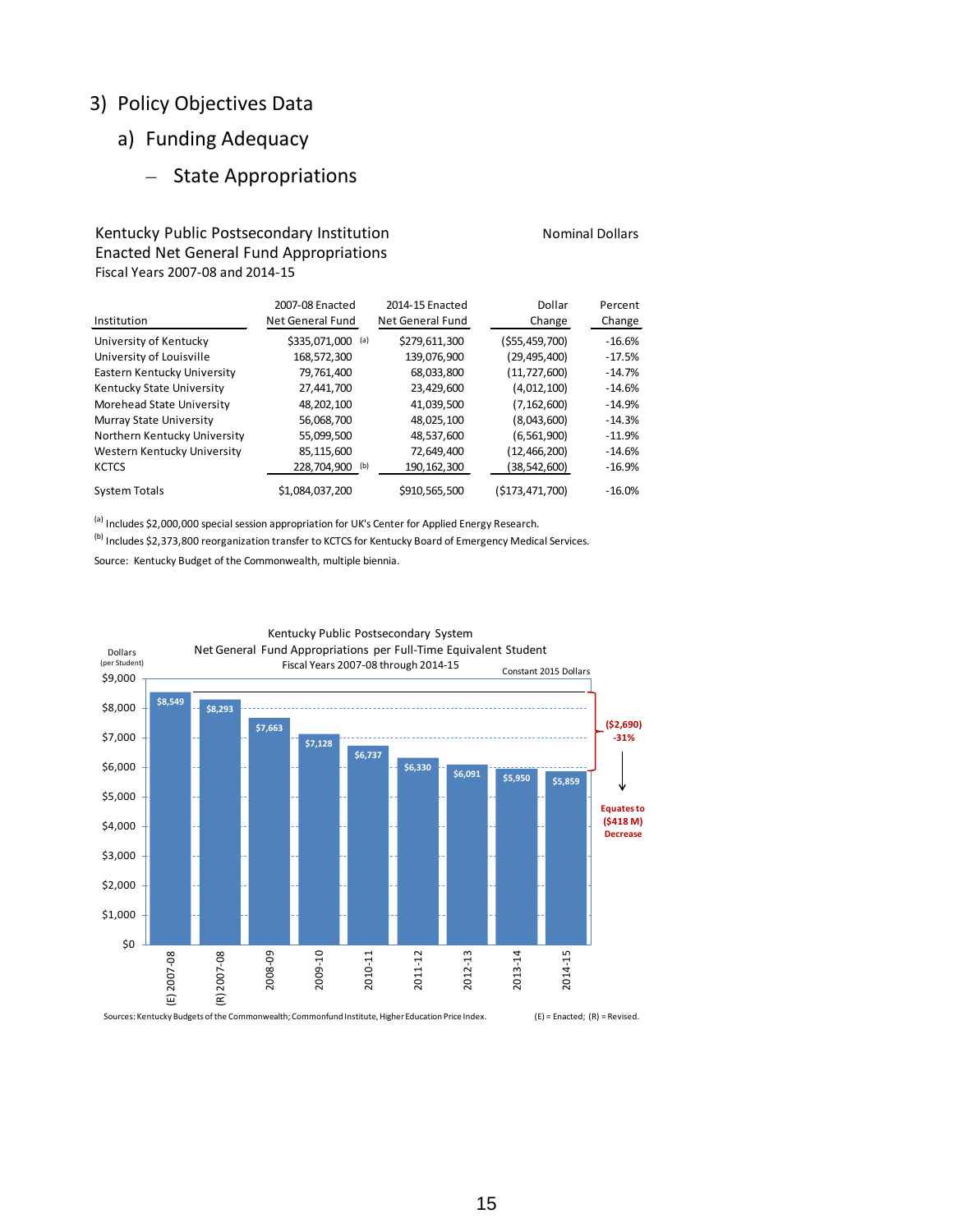





Source: Council on Postsecondary Education, Comprehensive Database.

AAGR - Average Annual Growth Rate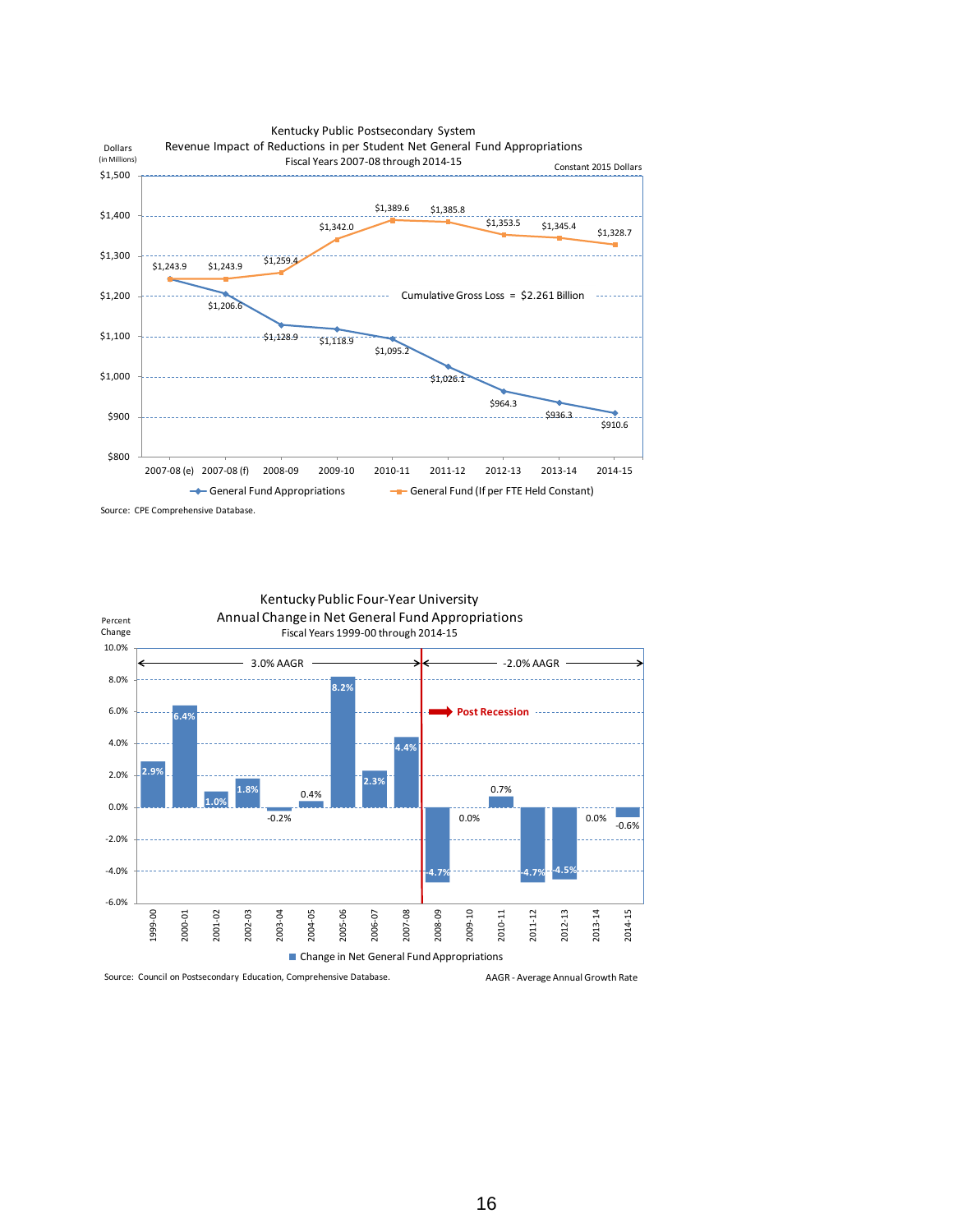### – Tuition and Fee Revenue

### Kentucky Public Postsecondary Institution Nominal Dollars Nominal Dollars Gross Tuition and Fee Revenue Fiscal Years 2007-08 and 2014-15

2007-08 Gross 2014-15 Gross Dollar Percent Institution Tuition Revenue Tuition Revenue Change Change University of Kentucky  $$238,848,000$   $$425,805,100$   $$186,957,100$  78.3% University of Louisville 186,625,900 293,544,006 106,918,106 57.3% Eastern Kentucky University 99,155,500 147,616,400 48,460,900 48.9% Kentucky State University 16,503,900 16,946,541 442,641 2.7% Morehead State University  $\begin{array}{cccc} 47,316,700 & 71,743,000 & 24,426,300 & 51.6\% \\ \text{Murray State University} & 74,275,500 & 116,401,400 & 42,125,900 & 56.7\% \end{array}$ Murray State University 74,275,500 116,401,400 42,125,900 56.7% Northern Kentucky University 97,090,000 140,609,000 43,519,000 44.8% Western Kentucky University 123,936,400 193,474,900 69,538,500 56.1% KCTCS 168,470,100 234,715,700 66,245,600 39.3% System Totals  $$1,052,222,000$   $$1,640,856,047$   $$588,634,047$  55.9%

Source: Council on Postsecondary Education, Comprehensive Database.



Kentucky Public Postsecondary System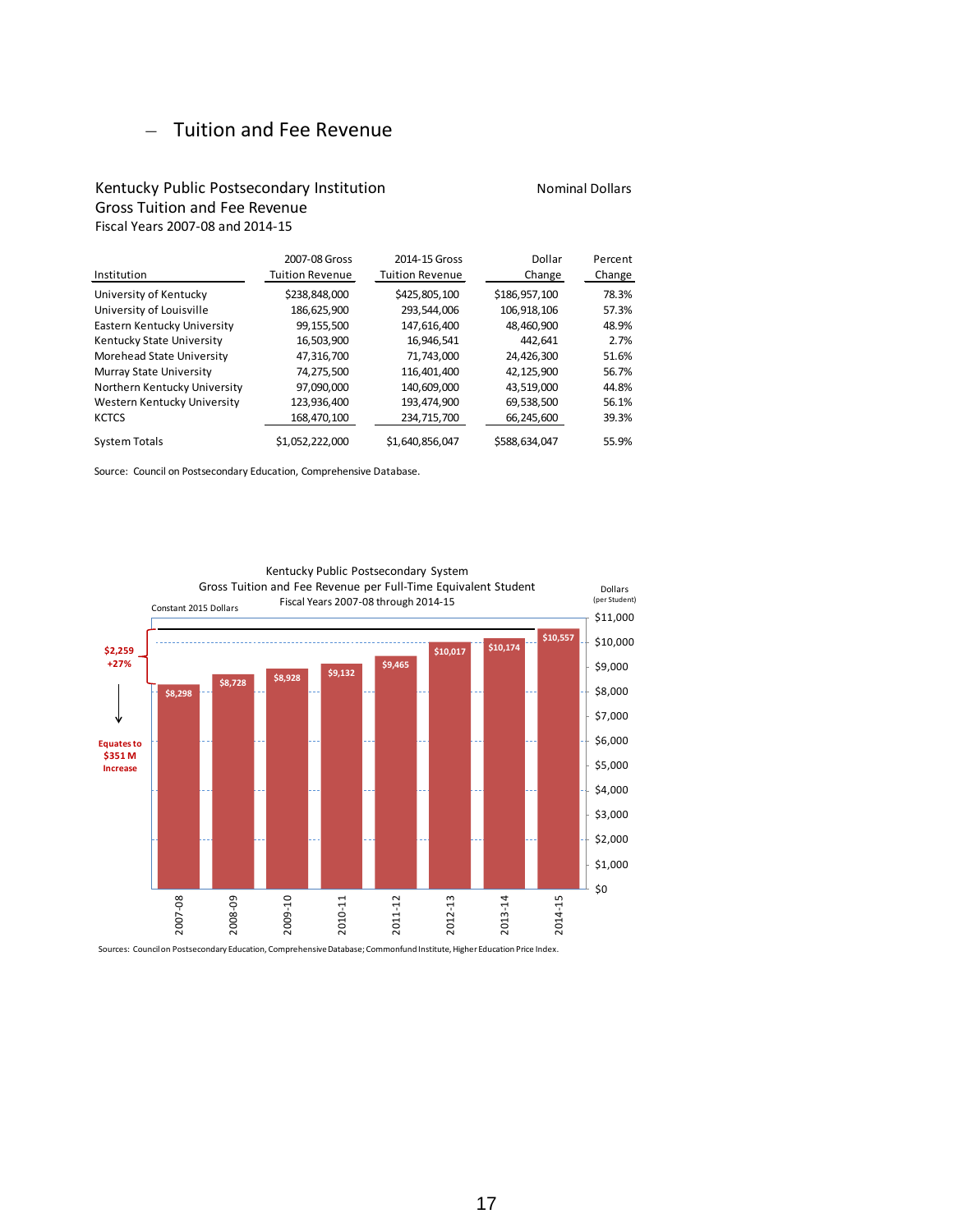

As these data show, while the nominal dollar increase in gross tuition and fee revenue over the past seven years exceeded the nominal decrease in state appropriations, when adjusted for inflation and enrollment growth, tuition revenue fell \$67.0 million short of filling the gap caused by declining state support.

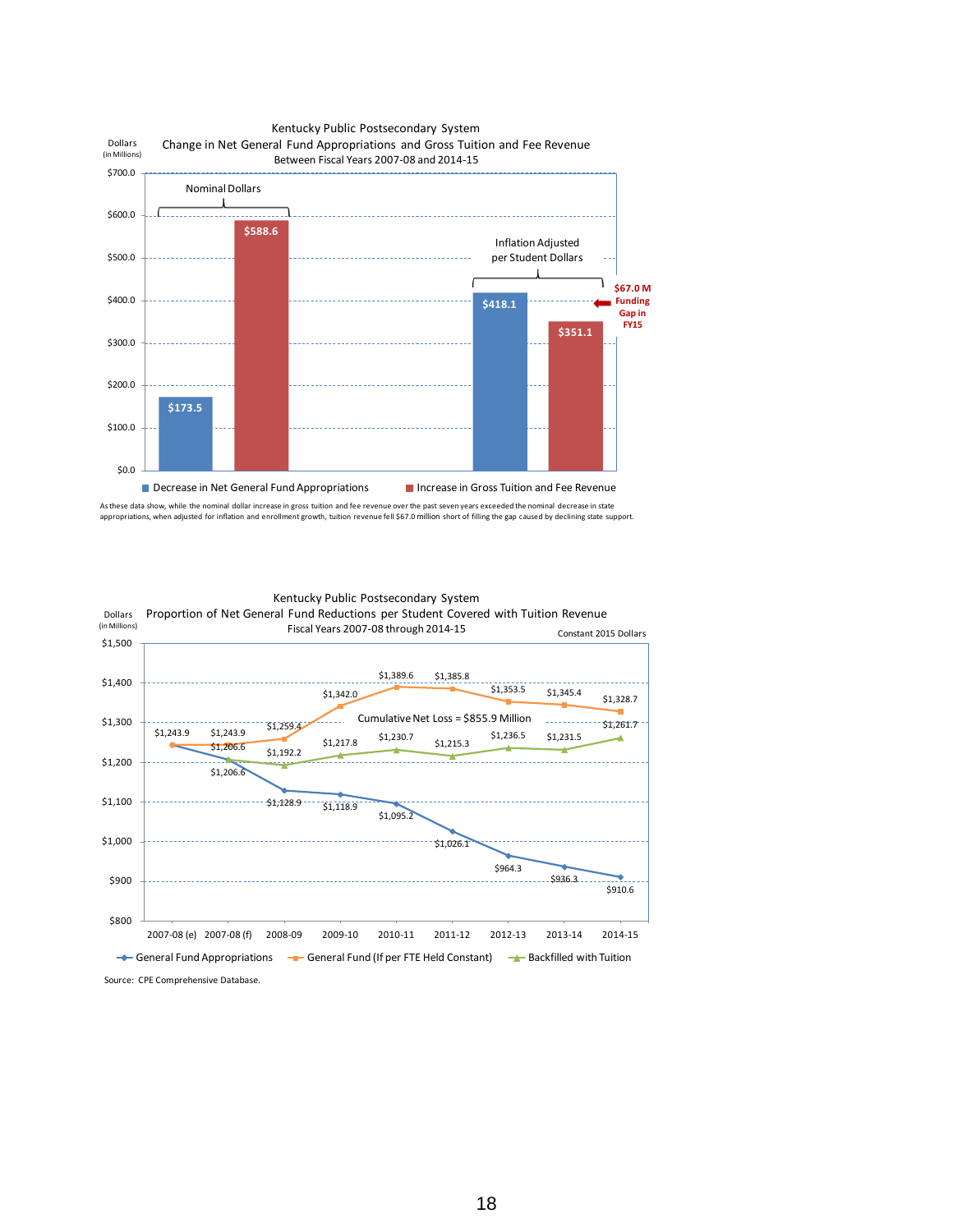

Source: Council on Postsecondary Education, Comprehensive Database.

AAGR - Average Annual Growth Rate

### – Total Public Funds

### Kentucky Public Postsecondary Institution Nominal Dollars Nominal Dollars Total Public Funds Revenue Fiscal Years 2007-08 and 2014-15

2007-08 Public 2014-15 Public Dollar Percent Institution **Funds Revenue** (a) Funds Revenue Change Change Change University of Kentucky  $$573,919,000$   $$705,416,400$   $$131,497,400$  22.9% University of Louisville 355,198,200 432,620,906 77,422,706 21.8% Eastern Kentucky University 178,916,900 215,650,200 36,733,300 20.5% Kentucky State University 43,945,600 40,376,141 (3,569,459) -8.1% Morehead State University 95,518,800 112,782,500 17,263,700 18.1% Murray State University 130,344,200 164,426,500 34,082,300 26.1% Northern Kentucky University 152,189,500 189,146,600 36,957,100 24.3% Western Kentucky University 209,052,000 266,124,300 57,072,300 27.3% KCTCS 397,175,000 424,878,000 27,703,000 7.0% System Totals  $$2,136,259,200$   $$2,551,421,547$   $$415,162,347$  19.4%

<sup>(a)</sup> Includes enacted 2007-08 net General Fund approapriations, before the mid-year Budget Reduction Order. Source: Council on Postsecondary Education, Comprehensive Database.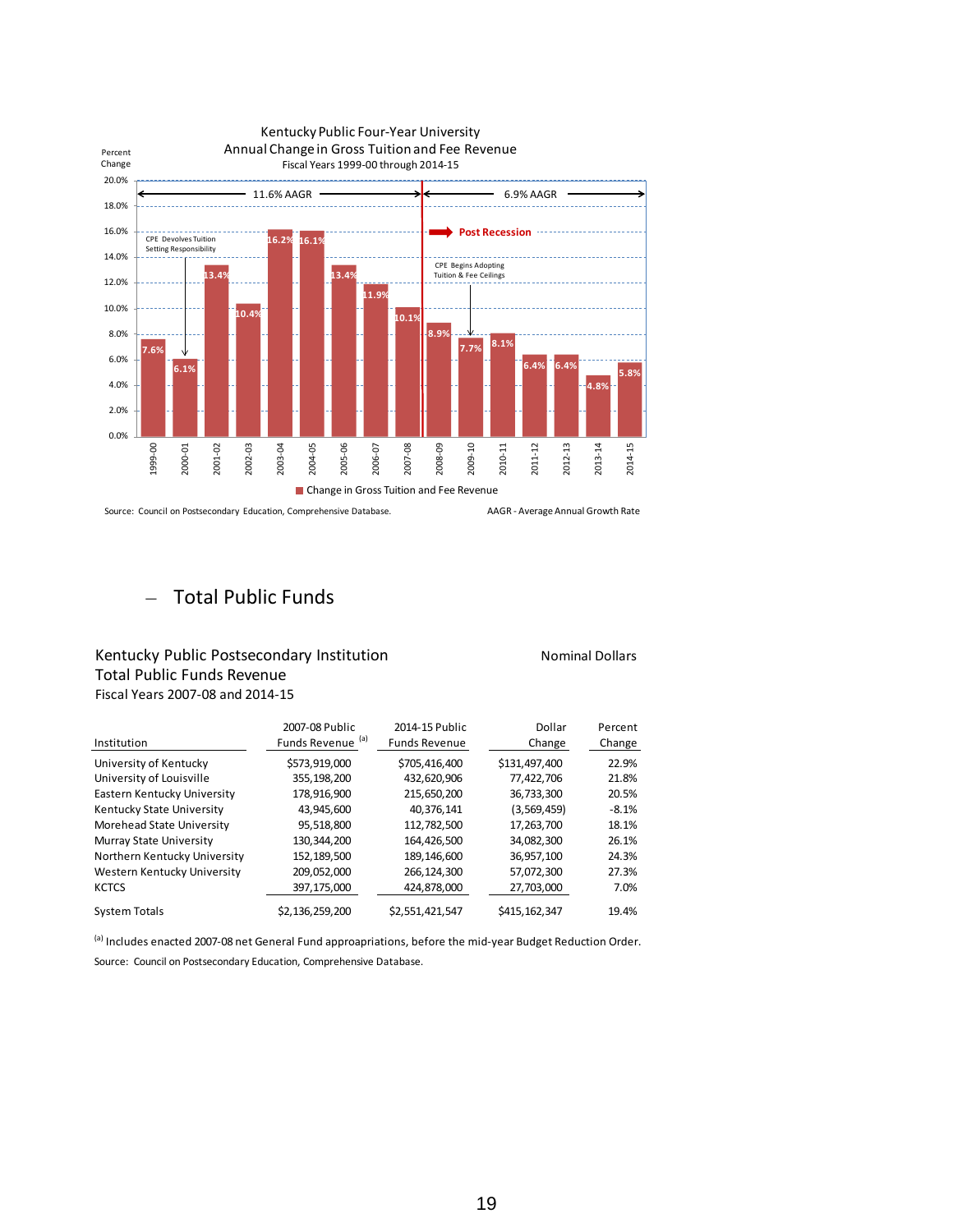





Source: Council on Postsecondary Education, Comprehensive Database.

AAGR - Average Annual Growth Rate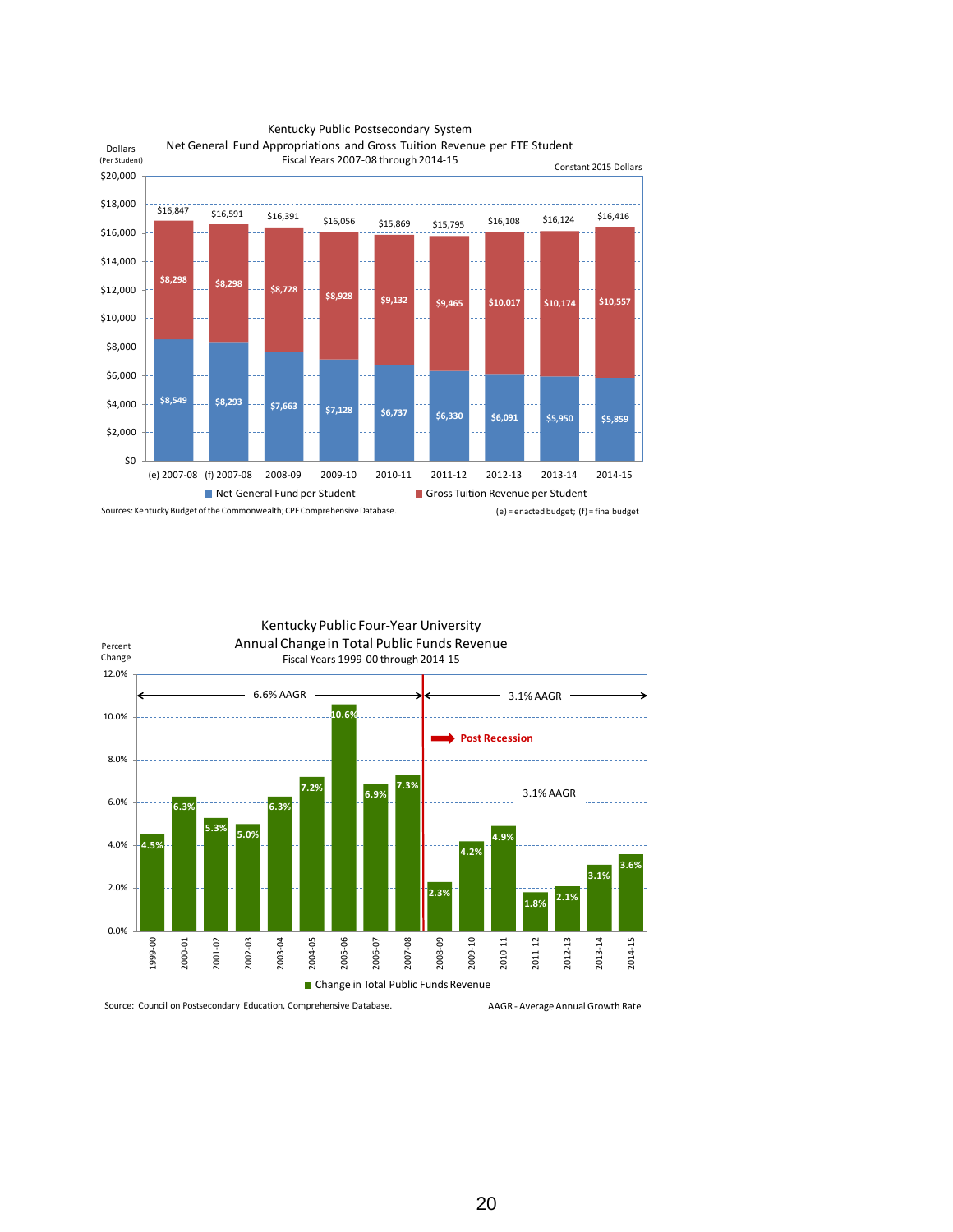### – Interstate Funding Comparison



# b) Shared Benefits and Responsibility

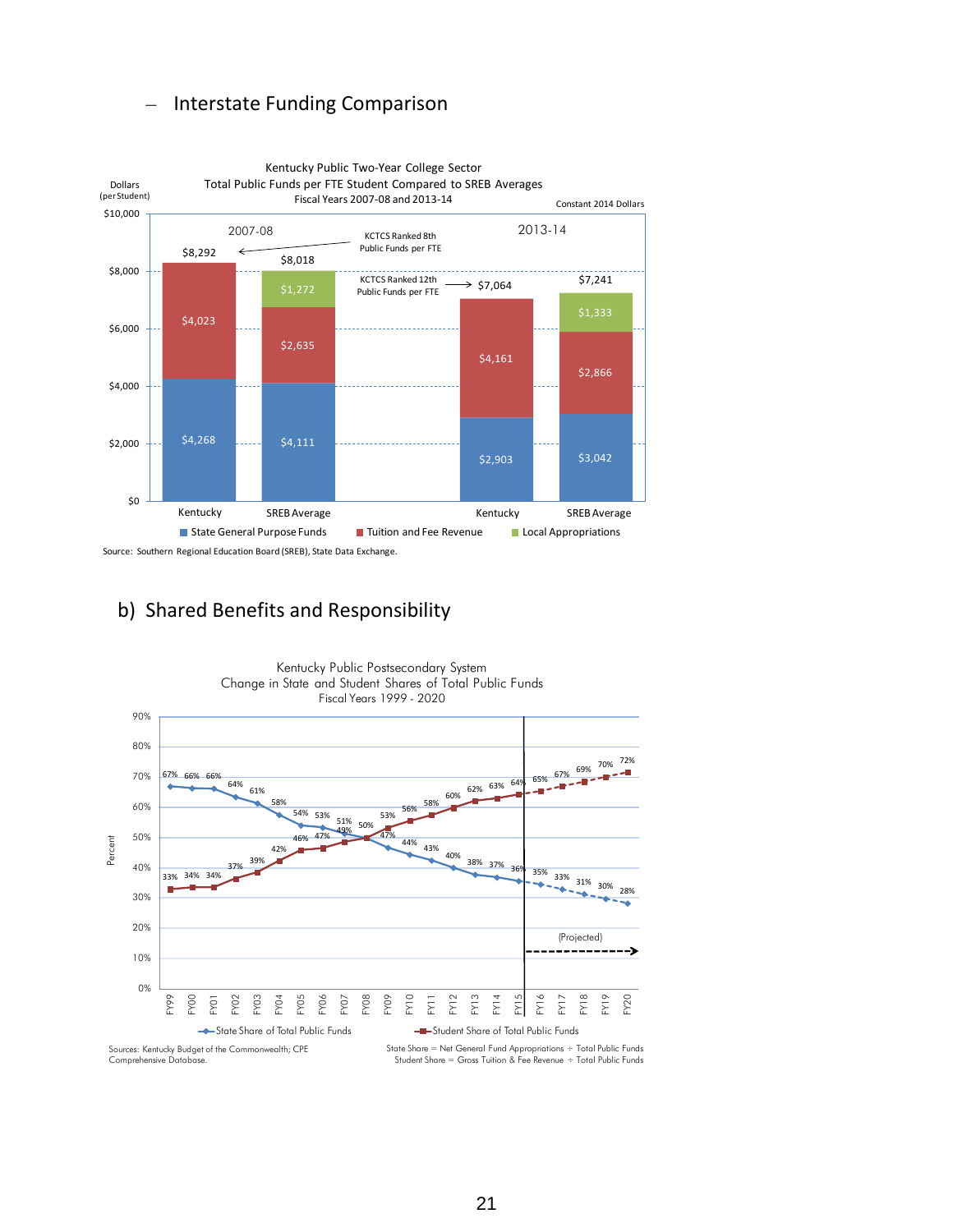### c) Affordability

### – Net Price by Institution

### Kentucky Public Four-Year University Average Net Price for Full-Time, Degree-Seeking Undergraduates Selected Academic Years 2008-09 through 2013-14

|                              |          |          |          | One-Year | Five-Year |
|------------------------------|----------|----------|----------|----------|-----------|
| Institution/Sector           | 2008-09  | 2012-13  | 2013-14  | Change   | AAGR      |
| University of Kentucky       | \$13,430 | \$14,839 | \$14,842 | 0.0%     | 2.0%      |
| University of Louisville     | \$10,764 | \$13,875 | \$14,635 | 5.5%     | 6.3%      |
| Eastern Kentucky University  | \$10,033 | \$11,383 | \$11,561 | 1.6%     | 2.9%      |
| Kentucky State University    | \$9,468  | \$11,341 | \$8,386  | $-26.1%$ | $-2.4%$   |
| Morehead State University    | \$8,053  | \$10,119 | \$11,373 | 12.4%    | 7.1%      |
| Murray State University      | \$9,764  | \$9,765  | \$9,970  | 2.1%     | 0.4%      |
| Northern Kentucky University | \$9,991  | \$9.044  | \$8,298  | $-8.2%$  | $-3.6%$   |
| Western Kentucky University  | \$9,729  | \$10,597 | \$11,072 | 4.5%     | 2.6%      |

Note: Net price represents the total cost of attendance, including room and board, minus all forms of student grant and scholarship aid.

AAGR = Average Annual Growth Rate.

Source: Integrated Postsecondary Education Data System (IPEDS).

### – Interstate Net Price Comparison



Flagship Universities in Kentucky and Surrounding States

Source: Integrated Postsecondary Data System.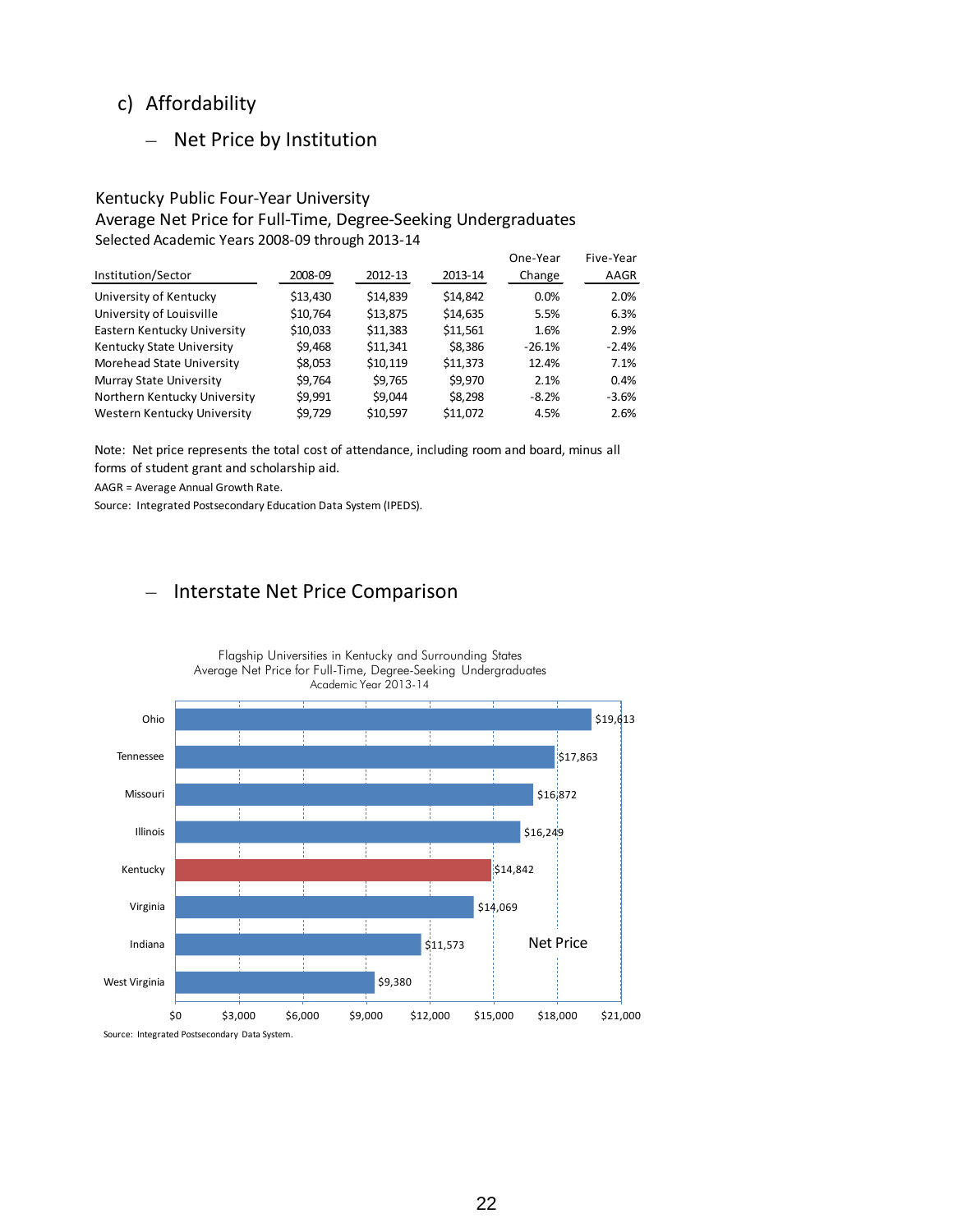



Source: Integrated Postsecondary Education Data System.



Kentucky Community and Technical College System

Sources: CPE Comprehensive Database; Integrated Postsecondary Data System.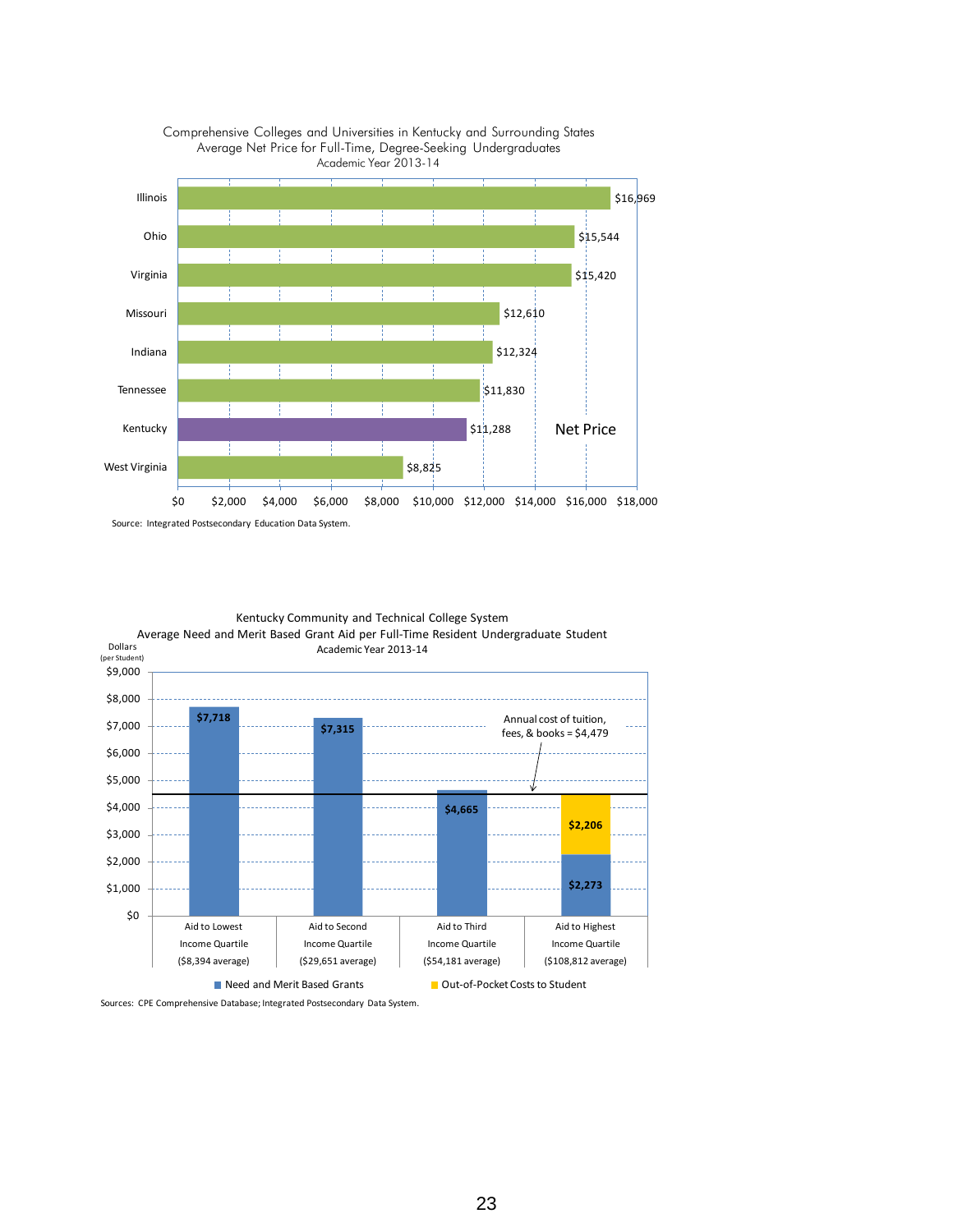### – Student Loan Debt



Source: The Project on Student Debt, Student Debt and the Class of 2014, December 2015.

### – Interstate Loan Debt Comparison



Public and Private Four-Year Universities Average Student Loan Debt in Kentucky and Surrounding States

Source: The Project on Student Debt, Student Debt and the Class of 2014, December 2015.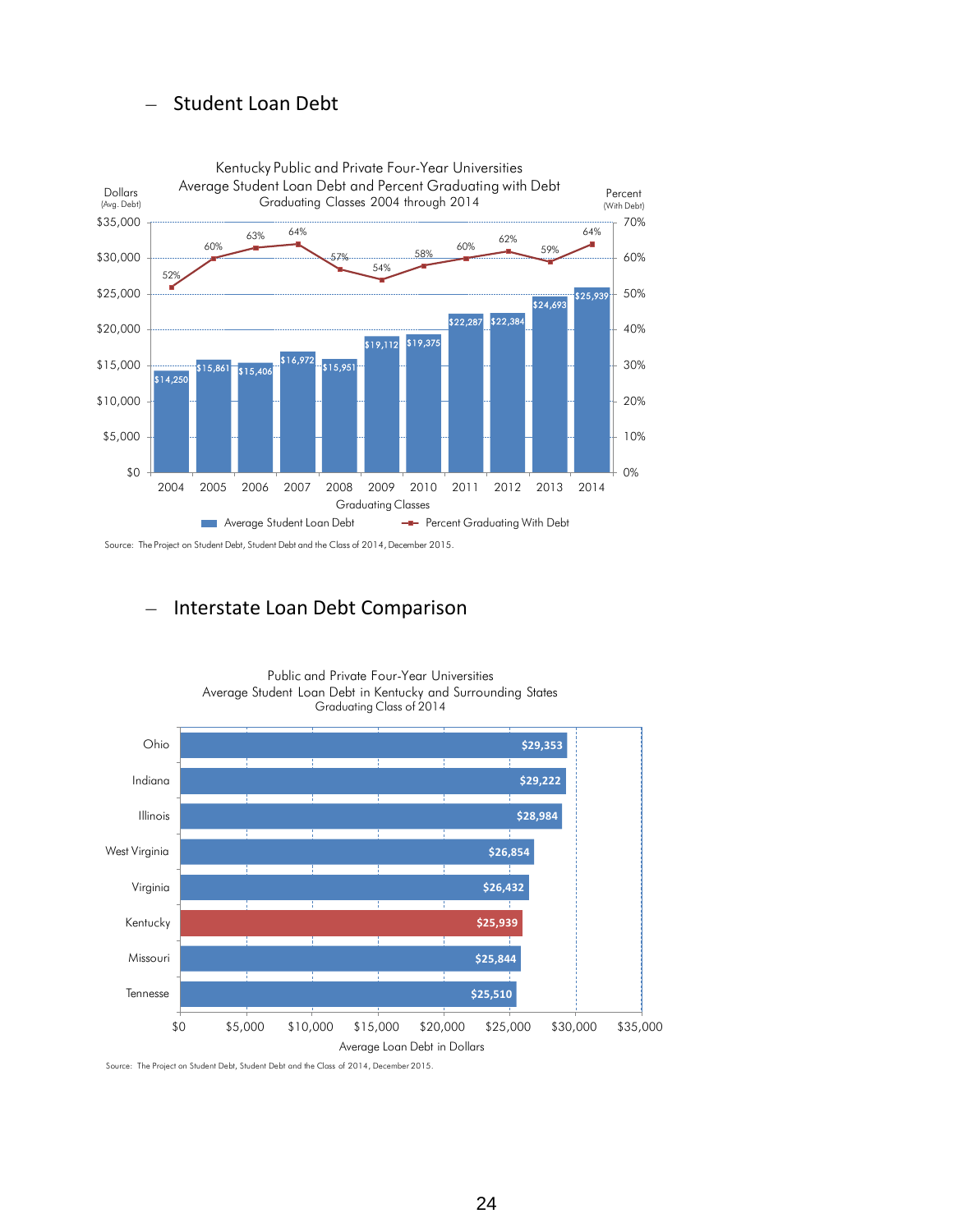

Source: The Project on Student Debt, Student Debt and the Class of 2014, December 2015.



Sources: Integrated Postsecondary Education Data System; CPE Comprehensive Database, FD-24 Forms.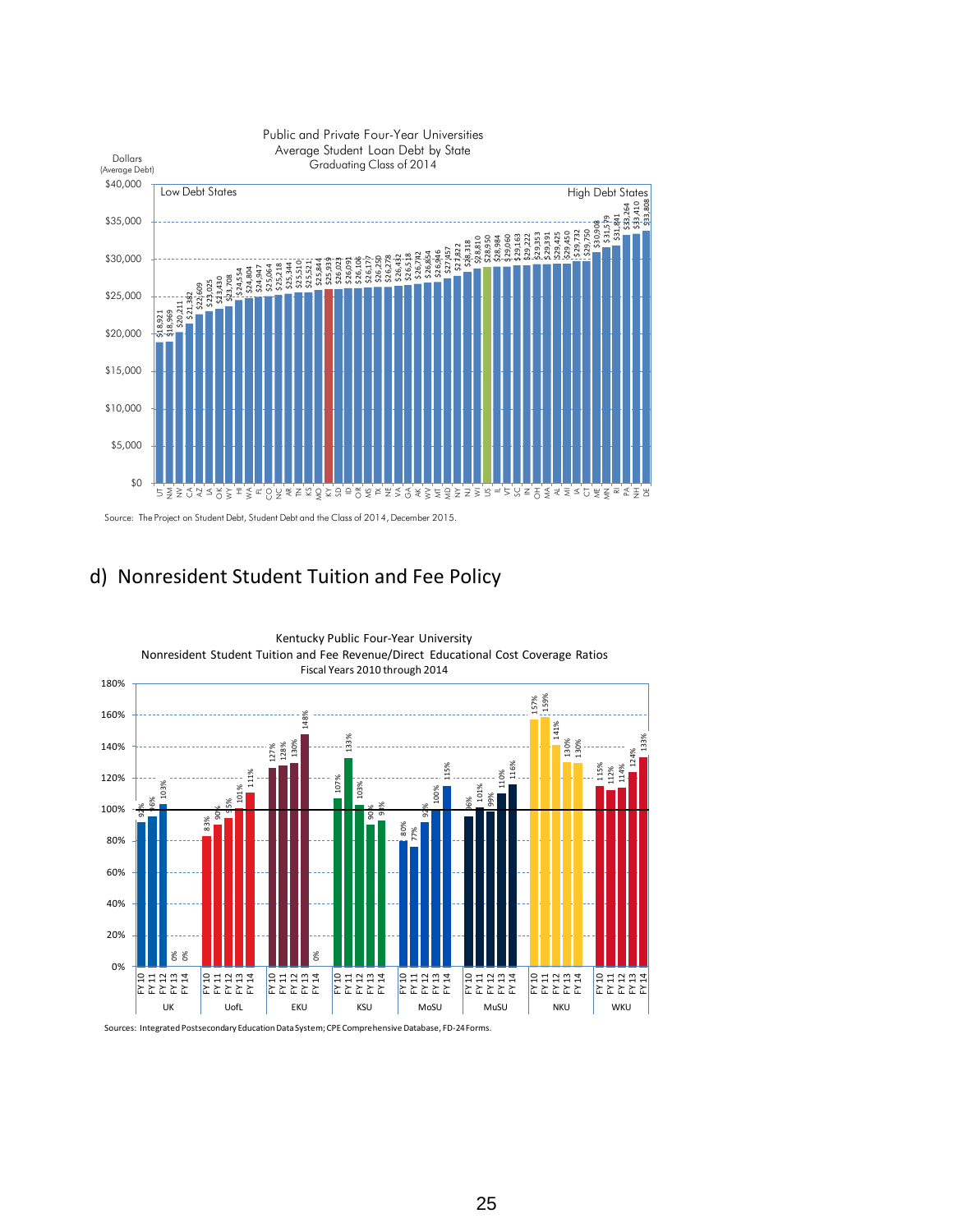# Council on Postsecondary Education Proposed Language for Nonresident Student Tuition and Fee Policy March 22, 2016

## Nonresident Student Tuition and Fees

The Council and the institutions believe that nonresident students should pay a larger share of their educational costs than do resident students. As such, published tuition and fee levels adopted for nonresident students shall be higher than the prices for resident students enrolled in comparable programs of study.

In addition, every institution shall manage their tuition and fee rate structures, price discounting, and scholarship aid for out-of-state students, such that the average net tuition and fee revenue generated per nonresident student equals or exceeds 100% of direct instructional and student services costs per student. As part of the tuition and fee setting process, staff shall monitor and report annually to the Council regarding compliance with this requirement.